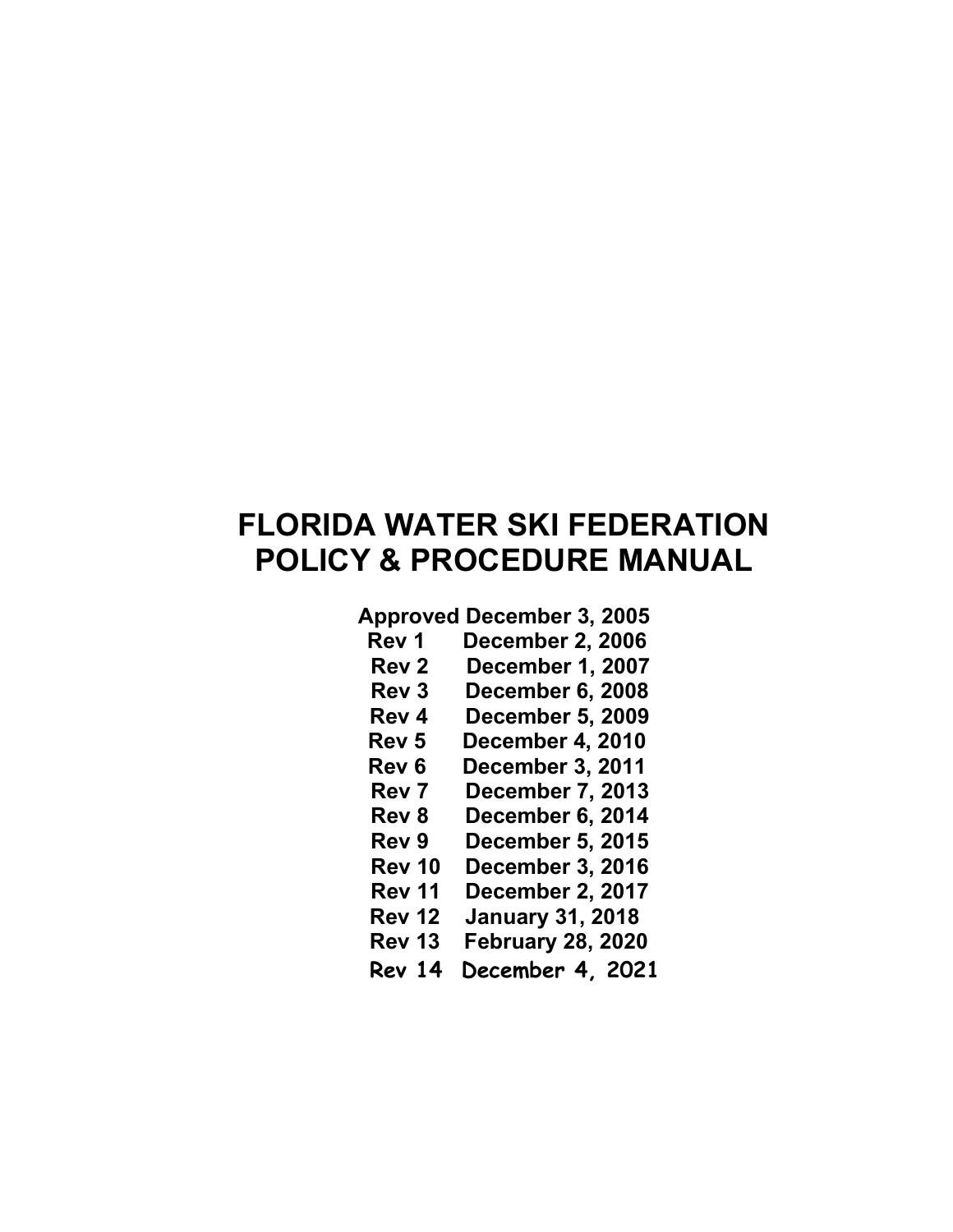## FLORIDA WATER SKI FEDERATION POLICY & PROCEDURE MANUAL

# TABLE OF CONTENTS

- 1. Membership
- 2. President's Duties and Timeline
- 3. Duties of President, Vice-President, Secretary and Treasurer
- 4. Duties of Council Members
- 5. Tournament Selection Procedure
- 6. Florida State Tournament
- 7. Junior Development
- 8. Clinic Reimbursements
- 9. Council Person Regional Meeting Stipend
- 10. Federation Logo
- 11. Florida Hall of Fame

Appendix I Florida State Tournament Bid Form Appendix II Florida State Championships Entry Form Appendix III FWSF Skier Biography Form Appendix IV Florida Water Ski Federation Hall of Fame Nomination Form

## NOTE: For the purposes of this manual the word "mail" shall indicate the use of the USPS or electronic means for transmittal.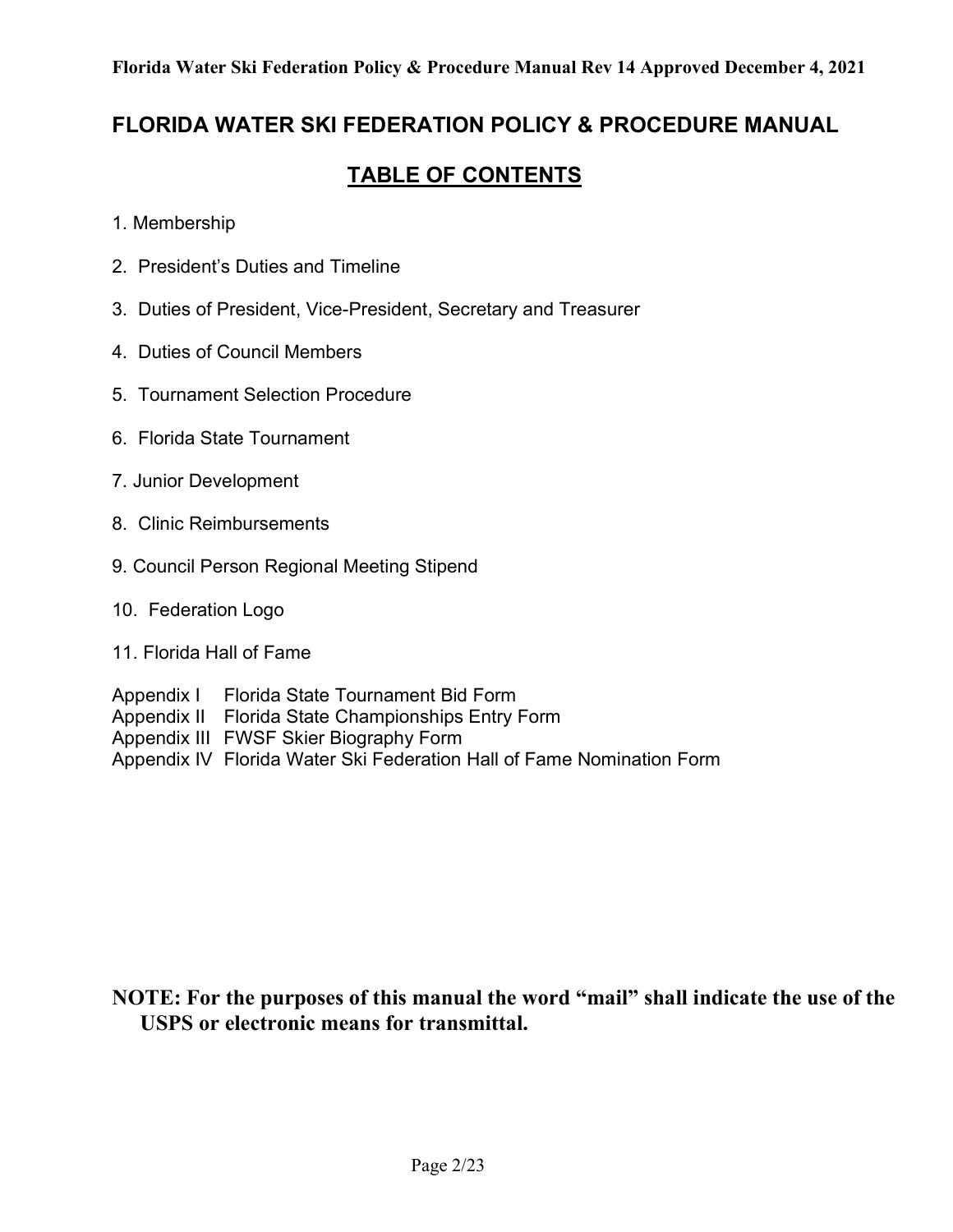#### 1.0 Membership

 All participants (skiers and officials) in sanctioned tournaments held in the state of Florida shall be members of the Florida Water Ski Federation. Participants involved in the US Team Trials, Southern Regionals and National Water Ski tournament shall be exempt from this requirement. 12/03

1.2 Membership types and annual membership fees and are based on the ski year: effective 7/21

Single membership - Age 18 and older \$20.00 Family membership - Parents and children under age of 18 \$40.00 Hall of Fame Inductees Life Membership

#### 2.0 President's Duties and Timeline

- 2.1 July:
	- A. Annual Meeting in conjunction with the Florida State Tournament:

Prepare Agenda and have copies available of Minutes of December meeting. Elections are held in a specified order according to our Bylaws:

- Agenda: President's report
	- Secretary and Treasurer Reports Old Business Election of Officers: President/Councilperson Remaining 3 Councilpersons Vice-President **Treasurer Secretary** Old Business New Business
- B. Provide the following to the Southern Region EVP for inclusion on the Southern Region website and the Southern Regional Guide:
	- 1. List of current Florida State records.
	- 2. List of Officers and Council Members for Florida with name, address, phone, and e-mail address.
- C. Southern Regionals: Attend Southern Region Council and General Membership Meetings. Provide brief report of the current year's activities in Florida. The incoming President and Councilpersons are invited to attend the Council Meeting with no voice or vote to get familiar with procedures, etc. Voice and vote on the Southern Region Council begins following the July Southern Region meetings.
- D. Suggested Newsletter: Include reminder to check Southern Region website for results of Florida State Tournament and Southern Regionals; include new and current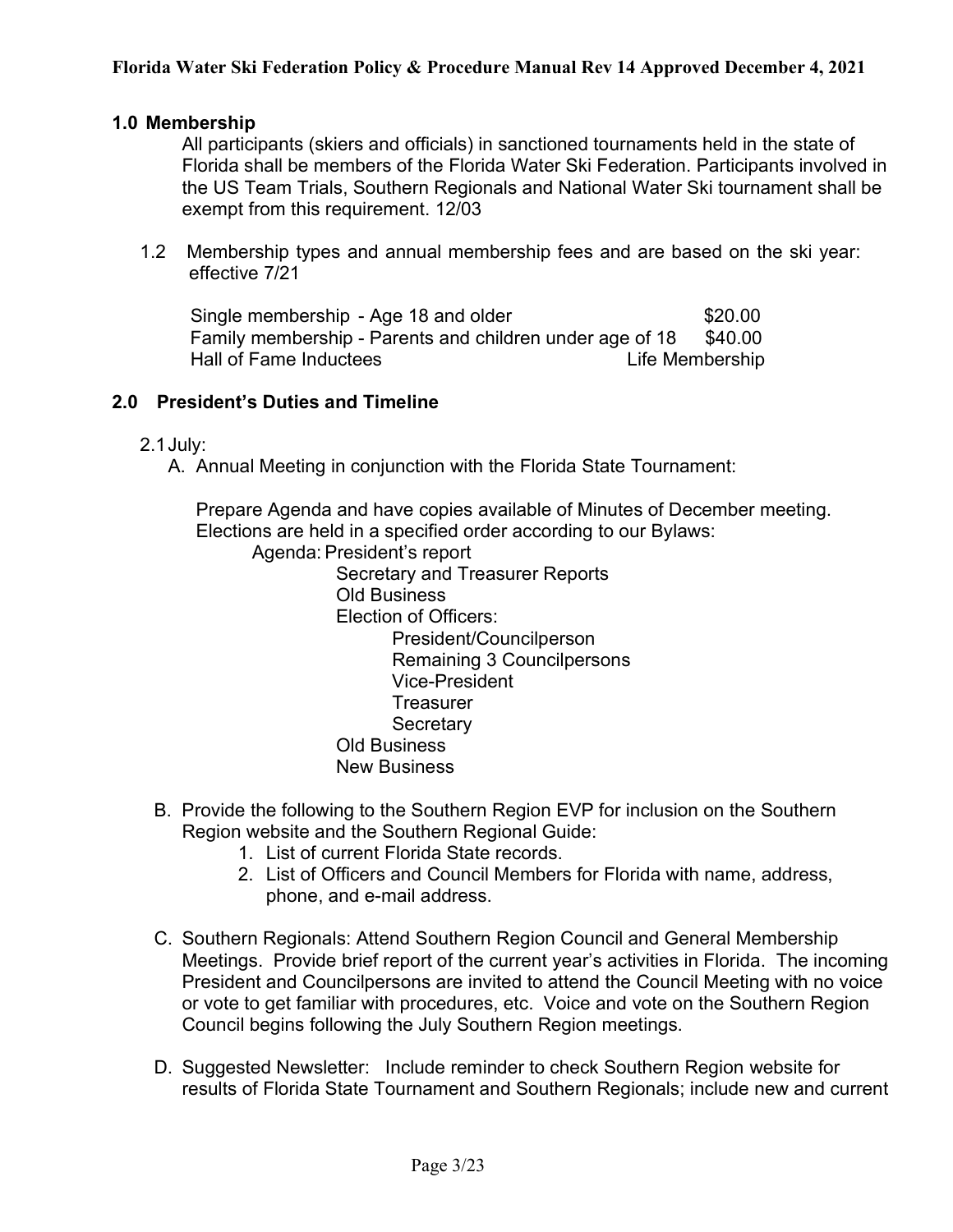Florida State Records set and other exciting news from Regionals; give names and email of current officers and Councilpersons, and include any other news or issues from July meetings.

- E. Junior Development Coordinator: The President will appoint a Junior Development Coordinator for the state. The Coordinator may choose as many assistants from across the state to assist them as necessary, to insure a representation from each of the major skiing participation areas of the state.
- 2.2 October/November:
	- A. Schedule Location for winter meeting for 1<sup>st</sup> Saturday of December: Approximately 20-25 people attend and lunch is served, compliments of the federation.
	- B. Mandatory Newsletter (Required by Bylaws to be sent 30-60 days prior to December meeting to all current federation members.) Include:
		- Date, time and place of meeting
		- Information regarding renewal of Florida Federation dues
		- Juniors to send bios to EVP for inclusion in Southern Regional Guide
		- Issues that you know of to be discussed at December Florida meeting or January Southern Region Council meeting, and ask for skiers' input
		- Announcement of any proposed Bylaw changes
	- C. Letter or email to Tournament Hosts: Send an email, with an attachment of the current Policies and Procedures Manual to all of the hosts of record and remind them to review sections 5 and 6 of the manual for the procedures to be used.
- 2.3 December:
	- A. December Meeting (1<sup>st</sup> Saturday in December). This is the mid year planning and business meeting for the federation for the upcoming skiing season and the main purpose of this meeting is the scheduling of tournaments for the upcoming year with the least amount of conflicts for skiers and officials. See "Tournament Selection" later in this P&P Manual. 7/00

Agenda: President's report Secretary report Treasurer's report Old Business New Business Adjourn business meeting Tournament Scheduling

- B. Prepare reports for January Southern Region Meeting
- C. Provide EVP with items to include in Southern Regional Guide, including:
	- 1. Florida State Tournament Entry Form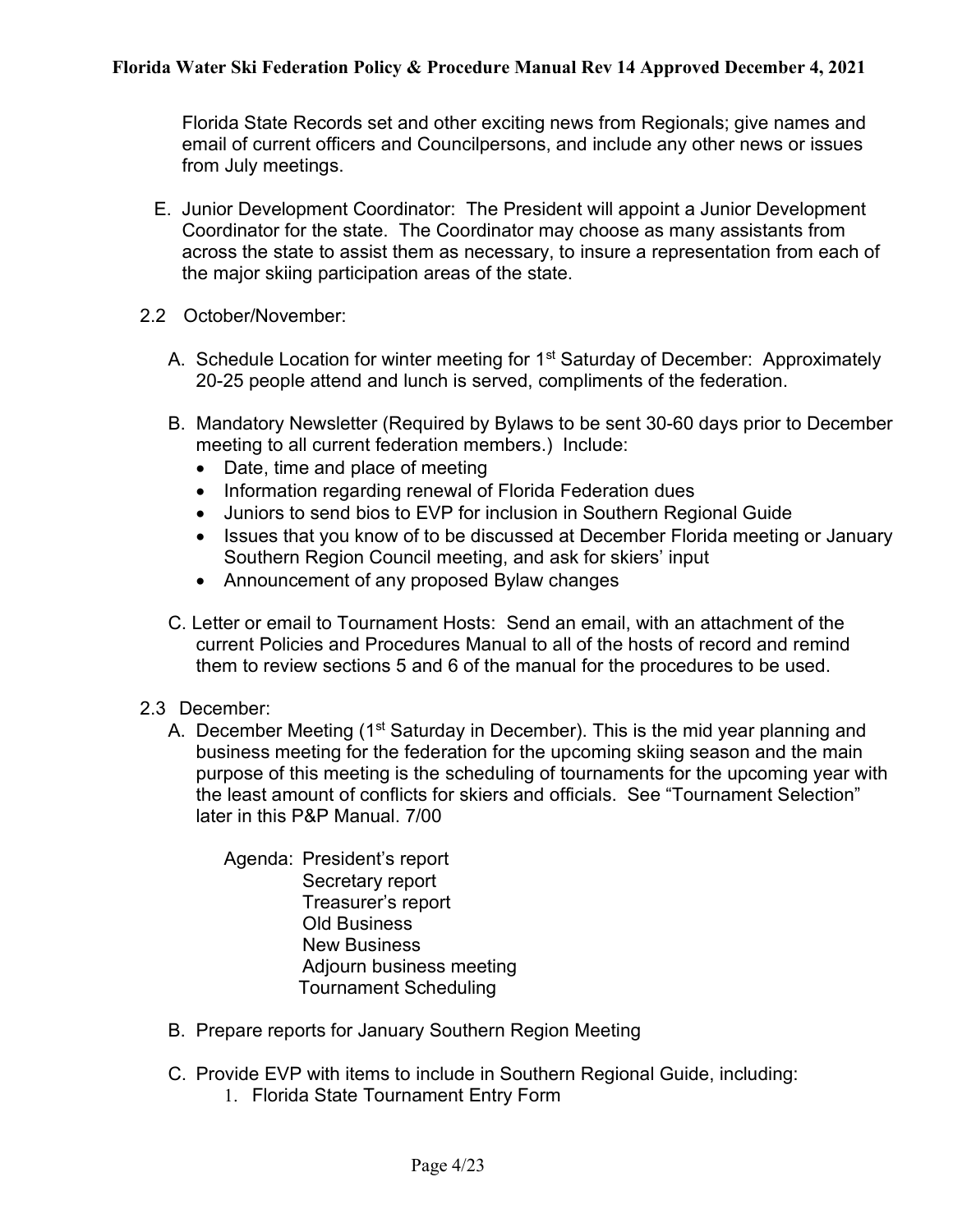- 2. Dissertation on the activities that are taking place in Florida (crystal ball approach on what we plan to accomplish)
- 3. Current list of the Florida State Records. (Typed & ready to be put in Guide)
- 2.4 January:
	- A. Attend Mid-Winter Meeting of the Southern Region (usually held in Atlanta):
		- 1. Provide written Financial Report (prepared by Treasurer) to request funds for official's clinics and junior development clinics held in Florida the previous calendar year.
		- 2. Present general report of the upcoming year and items of interest
			- a. Present Junior Development Report (prepared by your Junior Development Coordinator)
			- b. Report of planned officials' clinics (prepared by your Judges and Drivers representatives in the state.
		- 3. Suggested Newsletter: To include:
			- a. Items of interest from recent meetings
			- b. Florida Tournament schedule and clinics scheduled for upcoming year
- 2.5 Spring/Summer:
	- A. Suggested Newsletter: Include information about Florida State tournament, Florida Hall of Fame inductees, July Meeting, and any other interesting news.
	- B. June: Verify officials for Florida State tournament.
- 2.6 Board of Directors Meetings: Schedule as needed.

## 3. DUTIES OF PRESIDENT, VICE-PRESIDENT, SECRETARY, TREASURER

- 3.1 The President, Vice-President, Secretary and Treasurer shall attend all meetings of the Federation. Following are their duties:
	- A. President: The President shall be the presiding officer of the Florida Water Ski Federation, Inc.
	- B. Vice-President: The Vice President shall perform those duties as assigned by the President and conduct meetings in the absence of the President. In the event the President is no longer willing or able to continue his duties, the Vice-President shall become the President.
	- C. Secretary: The Secretary shall maintain a book containing the minutes of past meetings and other corporate documents and take the minutes of the meetings of the Federation.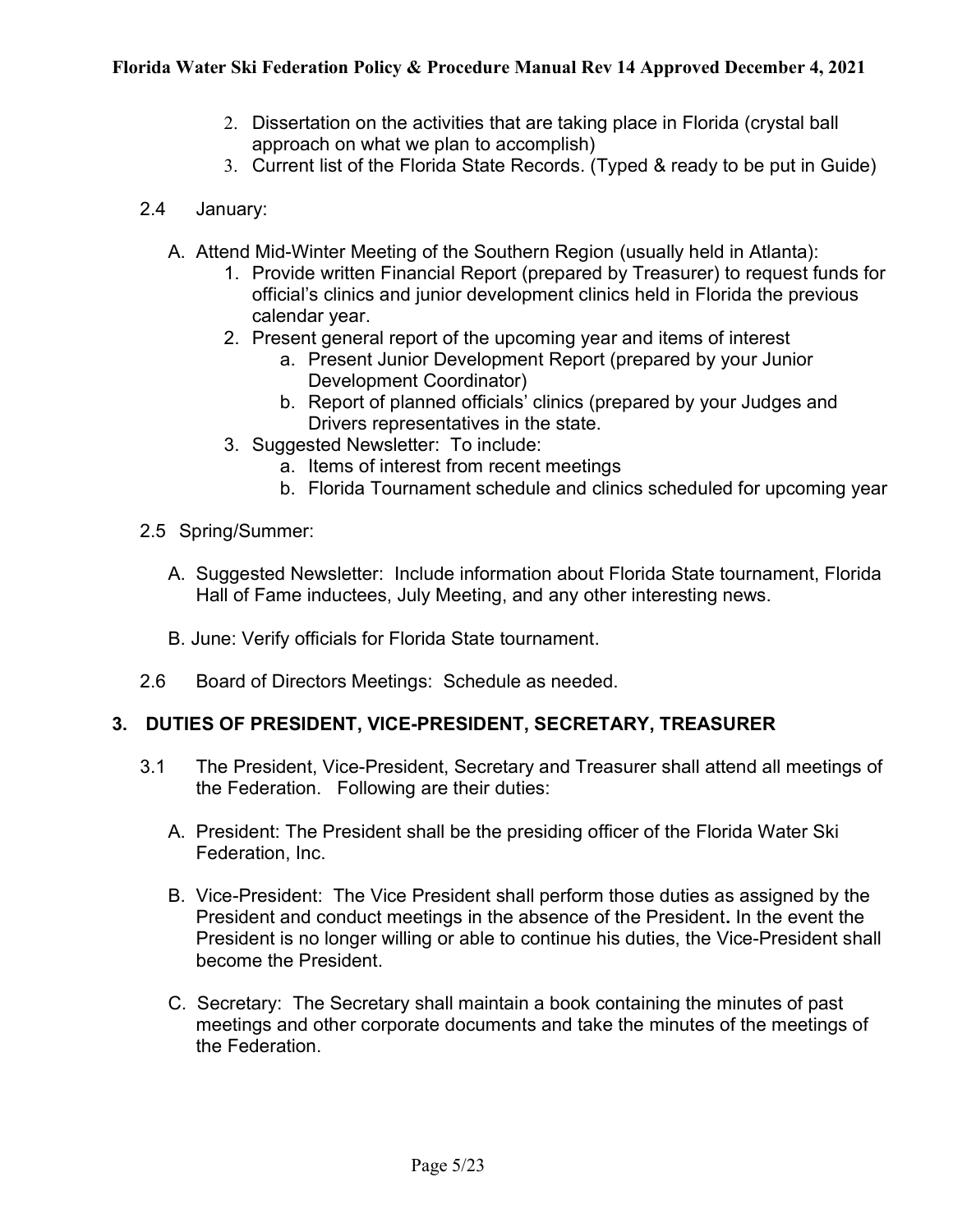D. Treasurer: The Treasurer shall deposit funds in the federations banking accounts and write checks as needed for the Federation and will prepare Treasurer Reports for the meetings and requests for funding from Southern Region.

#### 4. DUTIES OF COUNCIL MEMBERS

- 4.1 Councilpersons are Directors on the Board of Directors for the Florida Water Ski Federation and are our representatives on the Southern Region Council. Councilpersons shall attend the following meetings:
	- A. Annual December meeting of the Florida Water Ski Federation (1<sup>st</sup> Saturday in December), location to be announced by the President.
	- B. Mid-winter Meeting of the Southern Region Council in January, usually held in various cities in the region.

1. If a councilperson will be unable to attend either of the Southern Region Council meetings, they must notify the President in advance so that the Florida council may choose an alternate council representative. The selection of the Alternate is outlined in the Southern Region Bylaws in Article X, section 8. The Alternate councilperson applies to the Southern Region Council only, and not the Florida Federation Board of Directors.

- C. July meeting of the Florida Water Ski Federation (in conjunction with the Florida State Tournament).
- D. July meeting of the Southern Region Council, held during the Southern Regionals. If you are an out-going councilperson, you will attend this meeting with voice and vote. The incoming council should go to this meeting to become familiar with procedures, etc. Incoming council has voice and vote effective after this meeting.
- E. Any other meetings called by the President.

#### 5. Tournament Selection Procedure

- 1. Present the bids for the Fl State Tournament. See section 6.3.
- 2. Post "protected" tournament dates and the accepted majors on the calendar
- 3. Ask sponsors with "protected" dates if they will again be hosting tournaments on those dates. Adjust calendar accordingly. Allow deletions only, no additions!
- 4. Ask for Officials clinics dates and add to calendar.
- 5. Ask for Junior Development Clinic dates and add to calendar accordingly.
- 6. Add North and South Florida dates to the calendar, announcing each one.
- 7. Have all of the tournament sites (new & old) randomly draw bidding numbers. 12/09
- 8. A potential tournament site that does not have two protected event dates may bid (by bidding number) on open event dates. Sites with one protected date and a site foregoing a protected weekend will join in the next round to pick a second date. At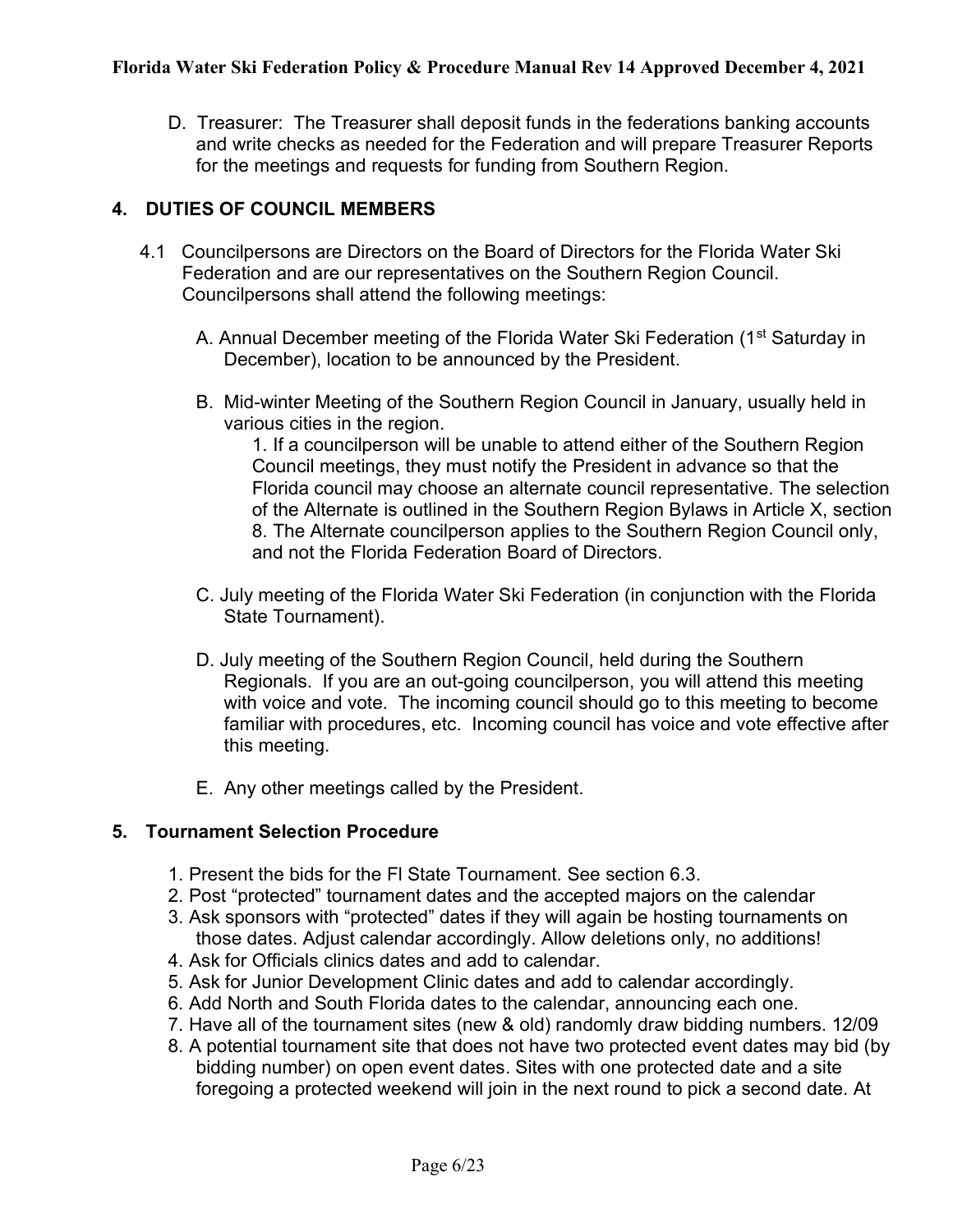the end of round two, all sites should have two dates on the calendar if wanted. 12/09

- 9. All tournament sites, by bid number, bids the additional tournaments they would like, using a bidding/round system, until all tournament sites have had an opportunity to bid all of their desired tournament dates. 12/09
	- **NOTE:** If there is a conflict on dates requested, they should be worked out by the two tournament sites to an amicable solution. It is not the duty of the federation to mediate these conflicts. 12/09
- 10. When all bidders have completed the process, review each date with everyone to ensure that it is the schedule that they want the Federation Board of Directors to approve.

Note: The general consensus has been that a class C and a class, E, L, R tournament can be held the same weekend as long as the sites are not too close together (minimum of one-hour driving distance between the sites); but do not schedule two E, L, R, tournaments the same weekend within this close proximity.

5.2 Tournaments not approved at the December meeting or requests to change a date already approved, must be approved by a majority of the Federation Board of Directors. The tournament host shall contact the President a minimum of 14 calendar days before the proposed date of the tournament with the date and information on the proposed event; the President will take a vote of the Federation Board of Directors and report back to the tournament host. The President will then notify the EVP of the approved change or new date per section 1.3 of the Southern Region P & P Manual. 12/11

#### 5.3 Protected Tournament Dates Rev 12/19

1<sup>st</sup> weekend in April **August 2018** 2019 12:30 LaPoint Ski Park 2<sup>nd</sup> weekend in April 4th weekend in April: All the McCormick Lakes McCormick Lakes 1st weekend in May Saturday **Champions Lake** 1st weekend in May Sunday: Swiss Ski School Mother's Day or 2nd weekend in May: Ski Paradise 2nd weekend in May: The Contract of the Florida Inboards 3rd weekend May: Sunset Lakes 3rd weekend May: Shaw Ski Watch 1st weekend in June: Lakeland Water Ski Club 1st weekend in June: Ski Club of the Palm Beaches 3rd weekend in June: Shakes Ski Paradise 3rd weekend in June: Ski Watch 3rd weekend in June: Victory Lake 1<sup>st</sup> weekend in July 2nd weekend in July or 2 weeks before Regionals: Florida State Championships 3<sup>rd</sup> weekend in July **Sharehouse Contract Contract Contract Contract Contract Contract Contract Contract Contract Contract Contract Contract Contract Contract Contract Contract Contract Contract Contract Contract Contract** 2nd weekend of September (after Labor Day): Stillwater/Central Florida 3rd weekend of September: Victory Lake/ Jax Tournament Skiers

Florida Southern College Stillwater/Space Coast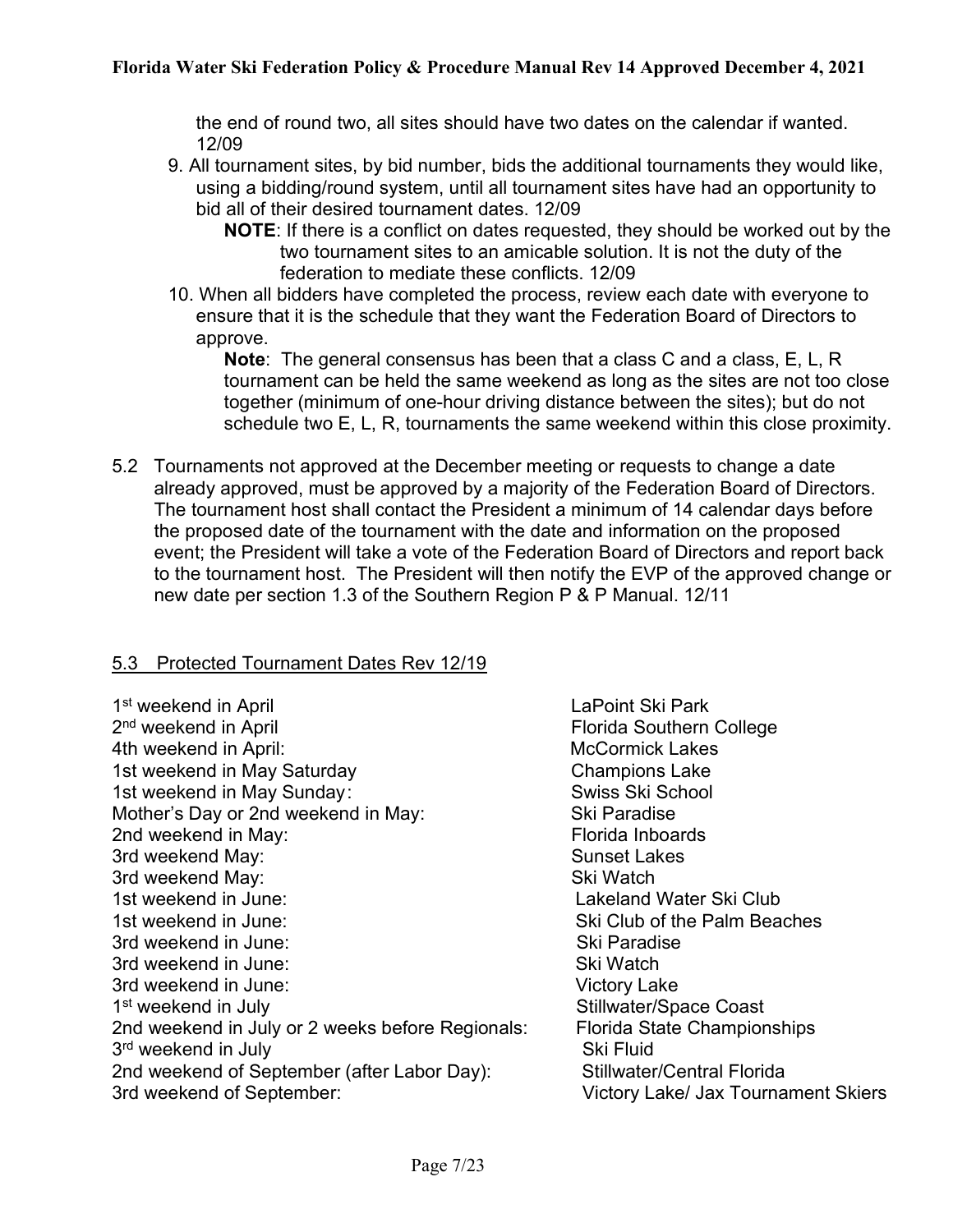1st weekend of October: Sunset Lakes 2nd weekend of October: Champions Lake 2nd weekend of October: Swiss Ski School 3<sup>rd</sup> weekend October **Sharehor** Ski Fluid 4th weekend of October: Manual Lakes McCormick Lakes 1st weekend of November **Isles of Hancock** Isles of Hancock 1<sup>st</sup> weekend of November **LaPoint Ski Park** 

- 3rd weekend of September: Ski Club of the Palm Beaches
- 5.4 A tournament site is entitled to skip a protected date for one year. The tournament must be held the next year or the date is lost as one of their protected dates. 12/09
- 5.5 If a site is hosting the Southern Regionals or US Team Trials, they are entitled to skip a protected date the weekend before the event without penalty.
- 5.6 To establish a protected date a tournament site needs to hold the tournament for 2 years on the same weekend. On the  $3<sup>rd</sup>$  year the tournament site can ask to have that weekend as their protected date. The Federation Board of Directors will approve this unless there are extenuating circumstances that have been discussed and voted upon. 12/09
- 5.7 The Florida State Tournament is a protected weekend by the Southern Region. Any change in this date must be approved by the Southern Region Council.
- 5.8 South Florida Tournaments Dates: North and South Florida tournament sites normally do not participate in the Central Florida protected dates; therefore, they will mail to the President a list of proposed tournaments before the December meeting. They have stated that they are flexible and will change dates if needed. 12/09

## 6. FLORIDA STATE TOURNAMENT

- 6.1 Bidding Procedures: Tournament sites interested in hosting the Florida State Tournament will submit their bid on the Florida State Tournament Bid Form (Appendix I of this manual). The Bid Form includes specifications approved by the Florida Federation Board of Directors for this tournament.
- 6.2 Bid forms for the Florida State Championships shall be sent to the President via mail by November 1 of the year preceding the event.
- 6.3 Specifications for the Florida State Tournament
	- A. Tournament type: The Florida State Tournament is a one-round, 3 event, Record capability tournament, Class, E, L, R and will be held on a 2 (or more) lake site.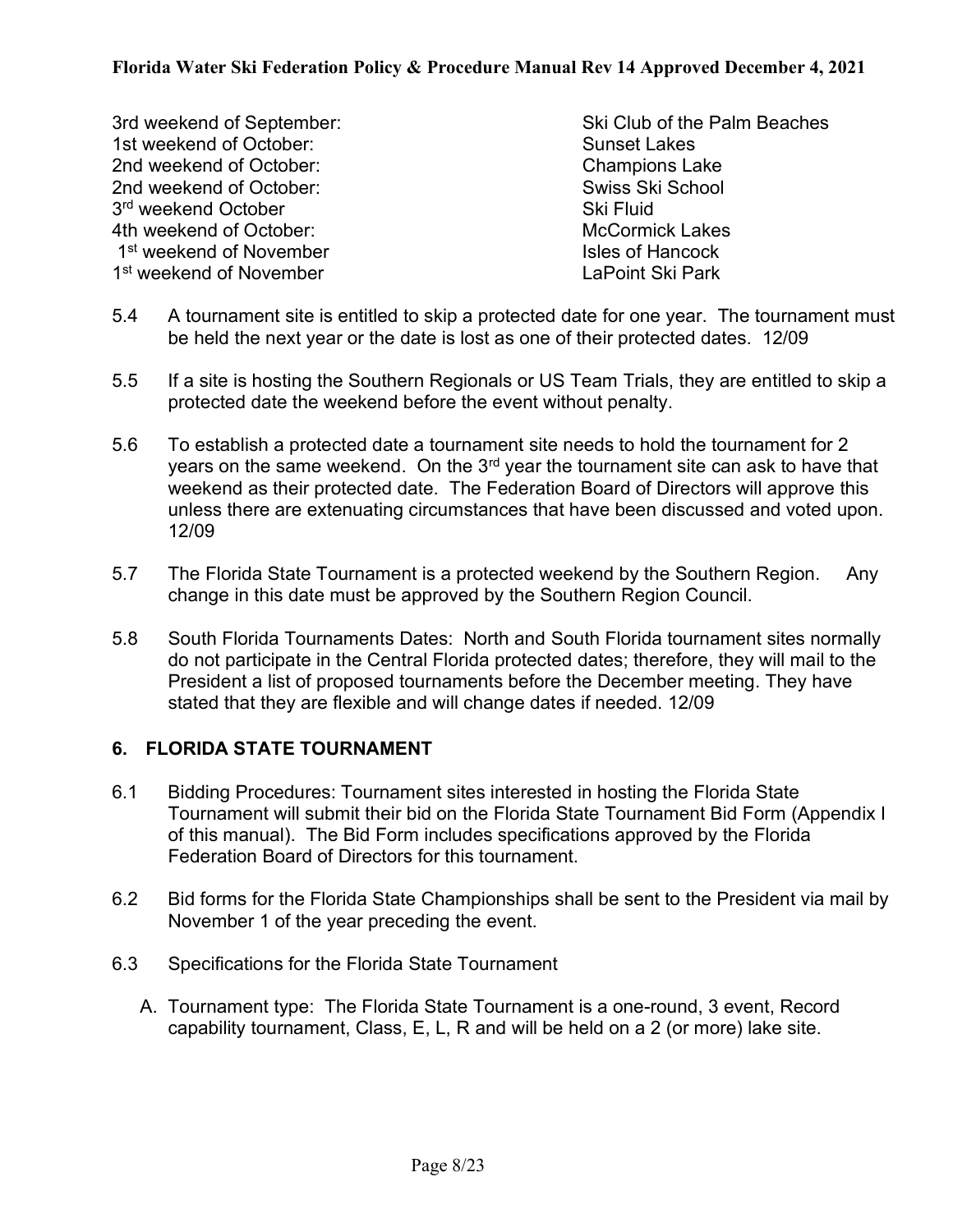- B. Banquet/Meeting: A Banquet and the Annual Meeting of the Federation will be held in conjunction with the tournament (typically Saturday night). Officials will receive a banquet ticket. Skier banquet tickets will be addressed below by Host.
- C. Entry Requirement: Boys and Girls 1-5 and Men and Women 7–11 do not have a minimum ranking list requirement. Men and Women 5–6 must have a Level 5 ranking from the same AWSA Rankings list cutoff date as used by the AWSA Southern Region and all other divisions must have a Level 6 ranking from the same AWSA Rankings list cutoff date as used by the AWSA Southern Region. This shall be stated in the Southern Regional Guide. 2/20
- D. Entry Form Requirement: The Florida State Entry Form will be used for this tournament and this will be stated in the Southern Regional Guide if the tournament sponsor is not using the AWSA Online Registration system. If the Online Registration system is being used, the standard entry form will be required for all manual entries. See Appendix II. 12/16
- E. Skier Entries: Florida residents shall be accepted first into this tournament. Out of state and foreign skiers can then be accepted to ski for ranking only, not to exceed the tournament entry limit. Any non-placing skiers will be identified on the running order with an "\*" by their name. Non-placing skiers will ski first in their division and will not be seeded; Florida resident skiers will follow in seeded order, using the most recent AWSA Rankings List to seed them. 12/01
- F. The Florida Water Ski Federation (FWSF) Board of Directors shall have the authority to vote to allow an exception for a skier to ski in the Florida State Tournament if they don't have Ranking List scores, such as a skier that was not able to ski for medical or injury reasons but is now cleared to ski. The skier shall request the exception through any FWSF Board member and the President will then forward the request to the FWSF Board of Directors for a vote. 7/15
- G. Towboats: The tournament shall be open to all towboats qualified for the current year's AWSA Regional Tournaments.
- H. Officials: The Federation Board of Directors will participate in ensuring a sufficient quantity of qualified officials for this Class E, L, R tournament. The Tournament Host will submit a list of officials to be approved by the Florida Federation Board of Directors, at least 30 days prior to the tournament date.
- I. Awards: The Florida Water Ski Federation (FWSF) shall provide an FWSF approved standard medal for the 1<sup>st</sup>-5th event places for the Junior divisions. All other age divisions shall receive 1<sup>st</sup>-3<sup>rd</sup> event placement medals. 12/15
- J. The FWSF shall provide Overall medals for 1<sup>st</sup>-3<sup>rd</sup> for Juniors and 1<sup>st</sup> place for all other age divisions. 12/15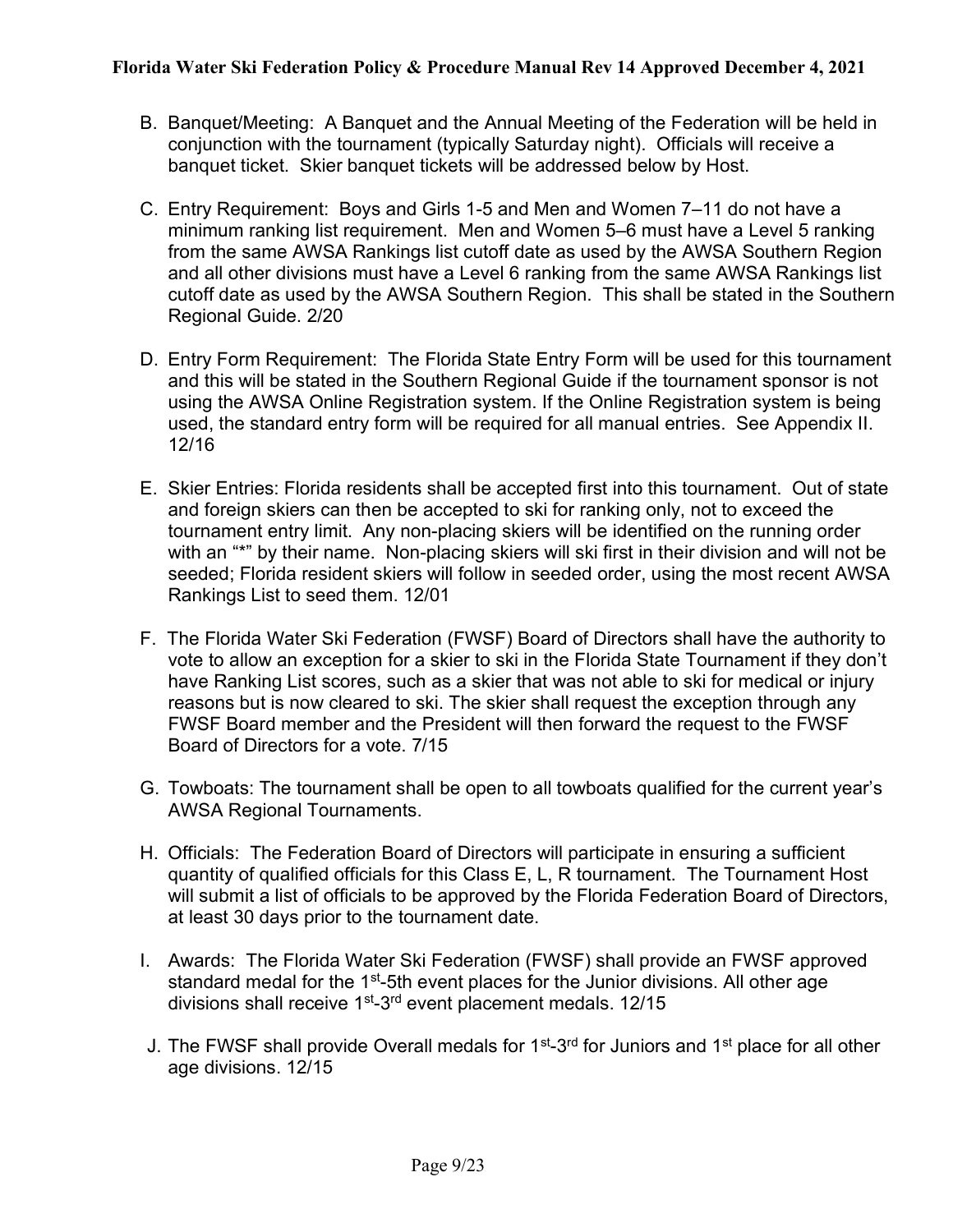- K. If the tournament host chooses not to use the standard Overall medal from the FWSF, they shall be responsible for the cost of the Overall awards awarded as stipulated in (J).
	- L. It is recommended that the Tournament Host appoint an awards coordinator and that awards be given as soon as possible following each event. The Junior awards will be given at the Banquet and it is requested that this be stated in the Southern Regional Guide as part of the Florida State Tournament announcement. 12/15
	- M. The medals will be ordered 10 days prior to the Florida State Championships, based on the entries received through the online registration process. Any medals that are not awarded, are to be returned to the FWSF for use next year. Any shortfall in the number ordered versus the number needed, shall be ordered after the tournament, and shipped to the recipient. The cost of the shipping shall be billed back to the sponsoring club. 12/15
	- N. Florida Federation Membership: Contestants and Officials in the Florida State Tournament must be a current member of the Florida Water Ski Federation. If not current, their membership will be collected at the time of registration and the list of who paid and the monies collected will be submitted to the President or Treasurer of the Federation. 12/06
	- O. T-shirts: It is suggested that T-shirts be provided to contestants and officials.
- 6.4 After a review of the bids for the next years Florida State Championships Tournament, the award will be voted on and granted by the FWSF Board of Directors. 12/05
- 6.5 The Federation Will Be Responsible For:
	- A. The FWSF will pay the USA-WSWS and AWSA Southern Region sanction fees. 12/17
	- B. One-half the cost of t-shirts for officials and one-half the cost of the banquet for officials.
	- C. The cost of the Banquet tickets for the Junior skiers attending the banquet will be paid for from the Junior Development fund, unless a benefactor takes care of the cost. 12/15
	- D. The cost of the Banquet tickets for the Florida Hall of Fame Inductee/s and one guest.
	- E. After the tournament, a statement will be submitted to the Federation and the tournament host will be reimbursed in a timely manner.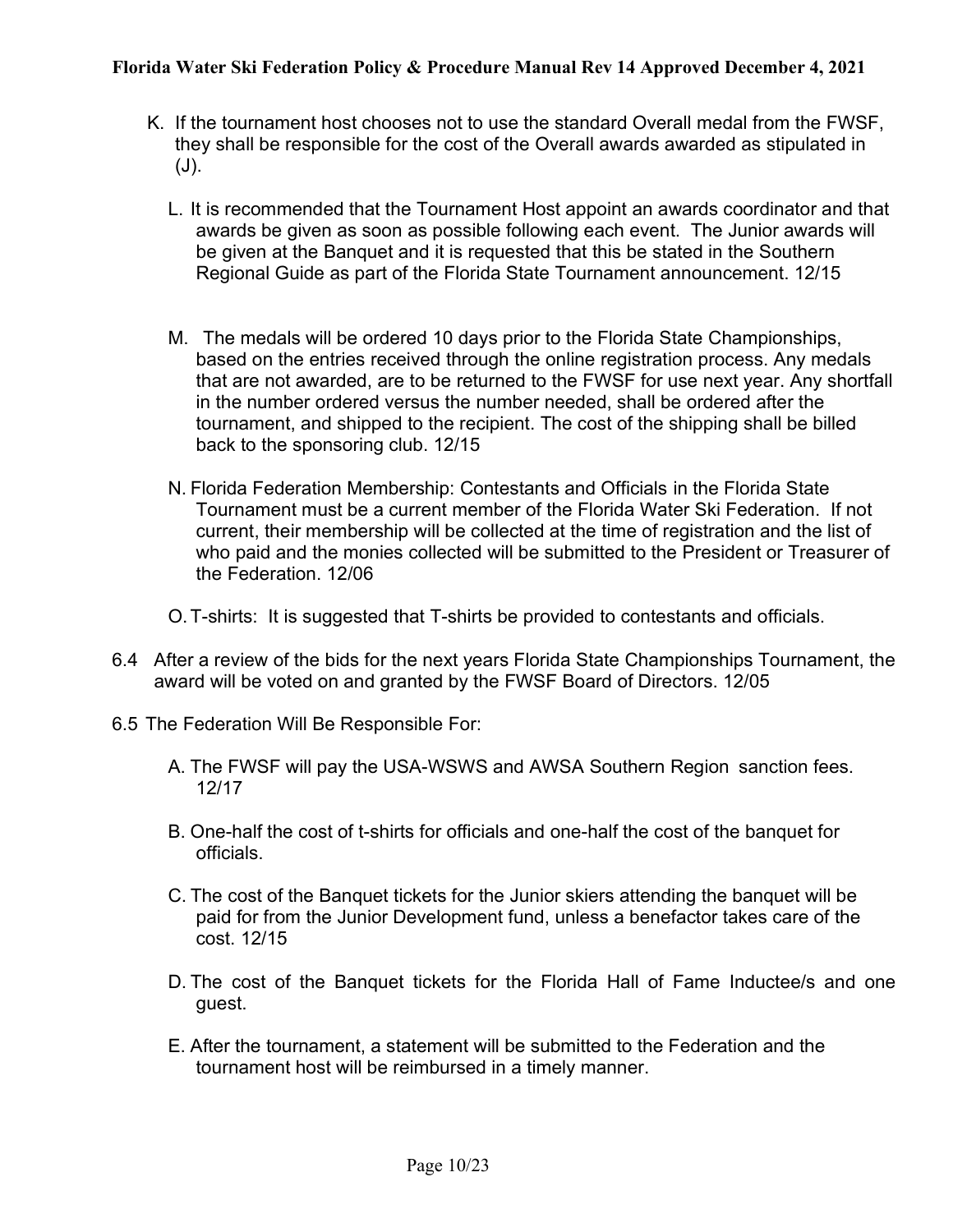- 6.6 Florida State Records
	- 6.6.1 The Florida State Records are "Florida State Tournament Records" and can only be set at the Florida State Tournament by a Florida State resident. To be a "Florida State resident" the following criteria must be met:
		- A. Live in the state of Florida;
		- B. Be a U.S. Citizen;
		- C. Not an out-of-state student (a High School student is considered out-of-state if parents live in another state; a college student is out-of-state if paying out-of-state tuition. Once a college student graduates, if they maintain a Florida residence and have a Florida job, they are then considered a Florida resident.) If any question remains as to whether someone qualifies as a Florida State Resident or an out-ofstate skier, the President shall take a vote of the Florida Water Ski Federation Board of Directors.
		- D. The skier is not currently on a team for another country or receiving training funds from another country. Reference the AWSA Rulebook.
	- 6.6.2 Records will be recorded and listed as a raw score of the events score, rather than an aggregate of the score (except Tricks) per the following examples: 12/05 Tricks – aggregate total of the raw scores from both passes Slalom – Buoys @ speed/line length – i.e.  $2 \text{ } @$  55kph/16.00 Jump – distance – ft/ meters @ speed/ramp ht. – i.e. 135/41.1 @ 57kph/5.5

## 7. 0 JUNIOR DEVELOPMENT

- 7.1 A Junior Development Coordinator for the State of Florida shall be appointed by the President and the EVP shall be notified of the appointment. Florida is expected to choose a person that will fulfill the goals of both the state and the Southern Region during their time of service.
- 7.2 It is suggested that two or more Junior Development Clinics be held each year: one clinic for Regional/National level skiers that have not been chosen for the AWSA National Junior Development Team or the Southern Region Junior Team, and one or more grassroots clinics for beginning skiers. Florida is a very large state, and it is suggested that the Junior Development Coordinator have others working with him/her in each area of the state, i.e., the Panhandle, the Jacksonville area, Central Florida area, and South Florida. Ideally each of these areas would hold 1 to 2 clinics per year.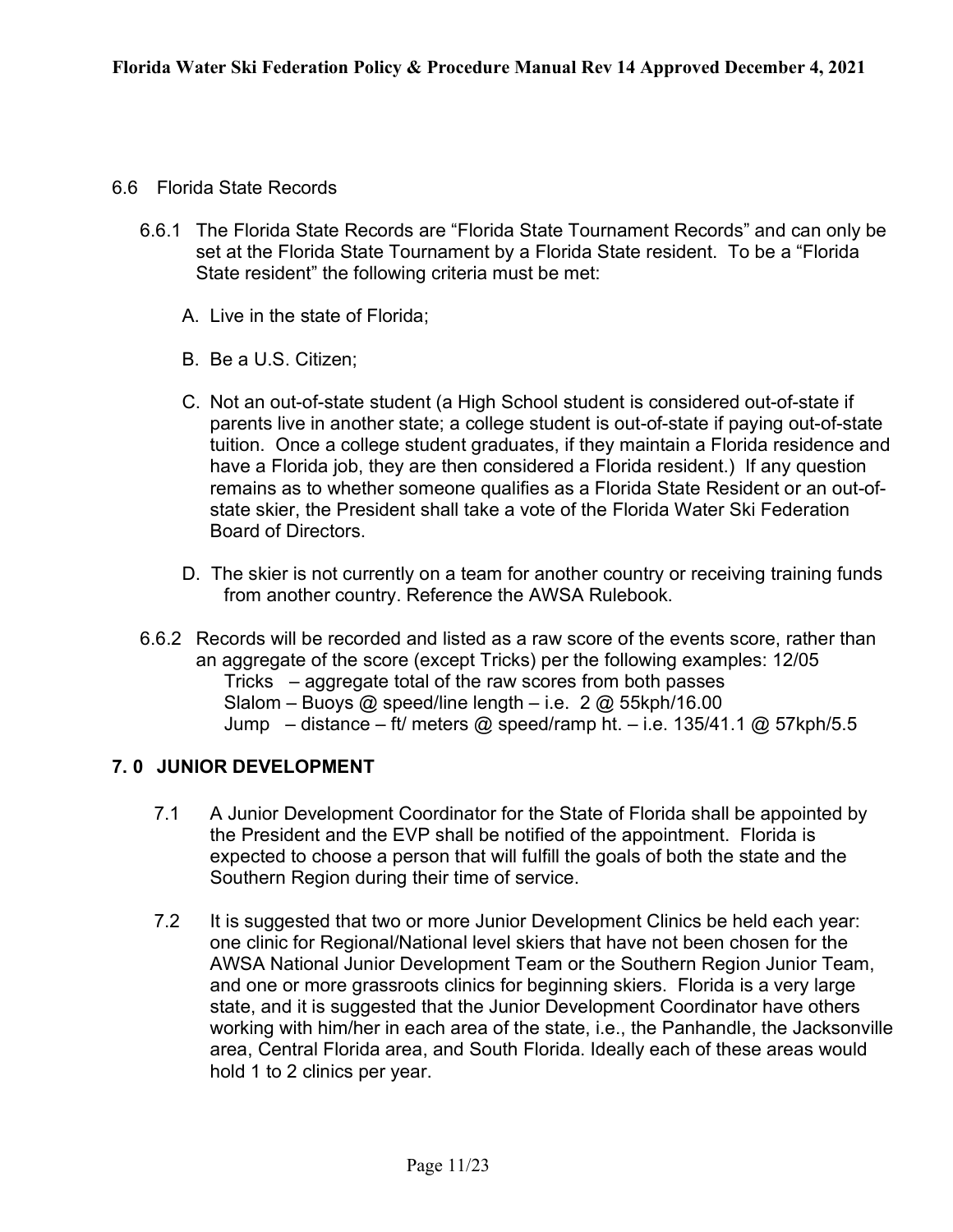- 7.3 JUNIOR DEVELOPMENT CLINIC PROCEDURES:
	- 7.3.1 Sanctioning Procedures: Junior Development Clinics must be sanctioned through USA-WSWS 2-3 weeks in advance. A Level I Clinic is a \$35.00 sanctioning fee. You will need an AWSA rated Driver, Coach, and Safety Coordinator. Tradition has been to charge \$10 per skier to attend clinics and to provide lunch (be sure to take garbage bags for clean up!).
	- 7.3.2 Registration at Clinics: Have a sign-in list with skier's names, addresses, and age division. Have parents sign a master release form. Skiers need to show proof of current USA-WSWS membership or pay a guest membership (no Jumping).

After the clinic: Submit report to the AWSA Athlete Representative. Send a thank you note to the clinic host, coaches, etc.

- 7.3.3 Reimbursable Expenses:
	- A. Boat gas
	- B. Lunch served at the site during the clinic

The federation will not pay for:

- A. Professional coaches. This is a volunteer effort and volunteer coaches are to be used. It is strongly recommended that current Team members be used as the coaches.
- B. Travel and lodging expenses.
- 7.4 Reports: The Junior Development Coordinator shall prepare and give to the President a report of the activities that have occurred this year in Florida's Junior Development program and requests for any clinic funding, the President will present this at the December meeting of the Florida Federation and January Southern Region Council Meeting.

#### 8. CLINIC REIMBURSEMENTS

- 8.1 The Southern Region reimburses the Florida Federation for Junior Development and Officials Clinics per section 4.0 of the Southern Region P & P Manual:
- 8.2 Official's clinics: \$100 will be paid to the clinic sponsor for each clinic category of Judges, Scorers, Drivers, or Safety Clinic. If there are more than two clinics held, the total clinics/categories held will be paid a pro-rated payment from the total monies available.12/02
	- 8.2.1 The sponsor of the clinic will be required to turn in a written request to the President, to be approved by the FWSF Board of Directors, following each clinic held in the current year. The request must include copies of any appropriate receipts and contain the following information in order to be processed: Name of Sponsoring club Location of clinic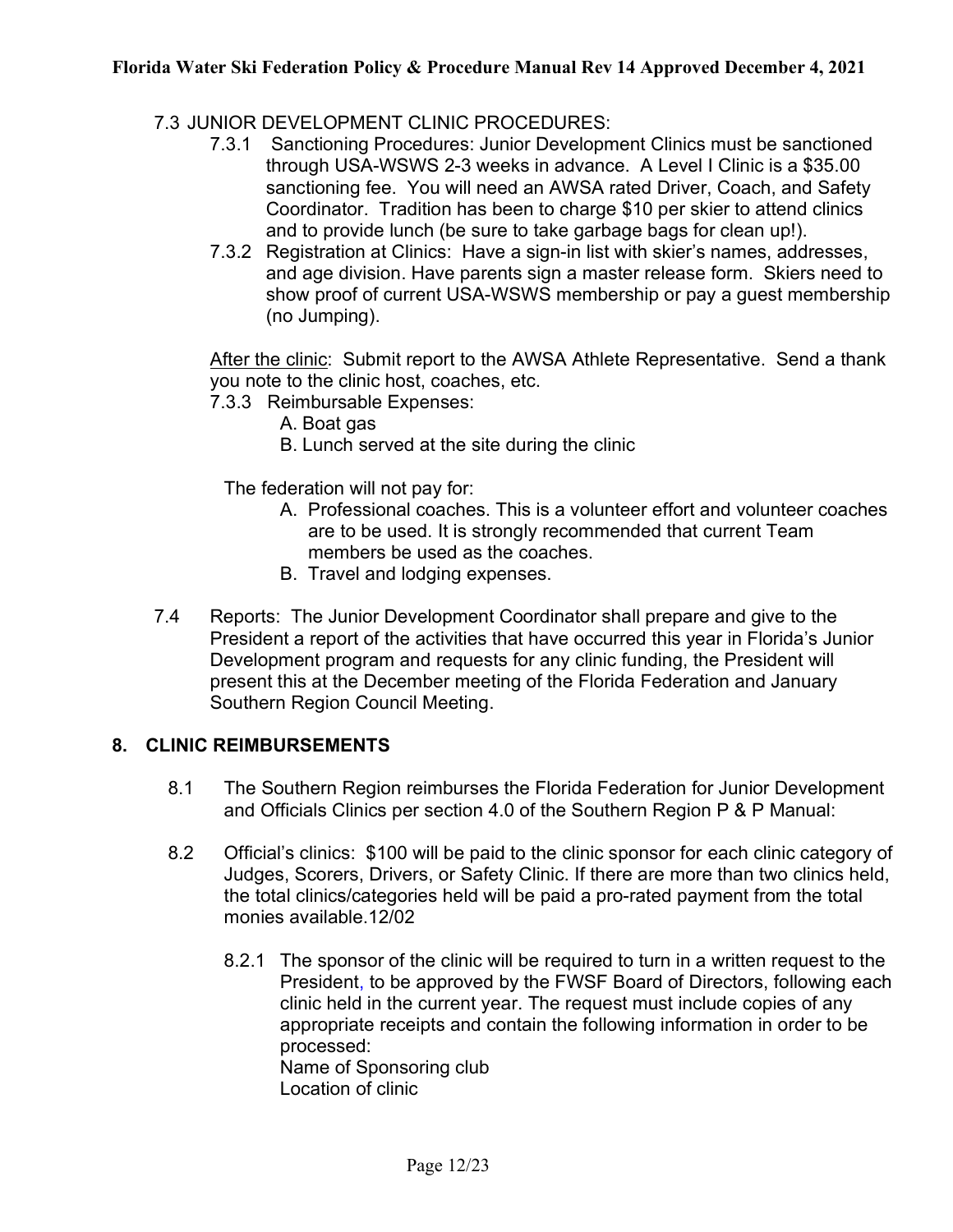Date of clinic Instructors' names Clinics categories and number of attendees in each category

- 8.3 Junior Development Clinics:
	- 8.3.1 The sponsors of Junior Development Clinics held in Florida will be reimbursed for their approved expenses (see 7.3.3) upon submitting a written request to the Federation. The request must include copies of any appropriate receipts and contain the following information in order to be processed: Name of Sponsoring club Location of clinic Date of clinic Names of participating clinic staff (workers and drivers) Instructors' names Name, age, and skiing level of participants

The Federation President will send a thank you letter to all of the staff and instructors participating in the clinic. The list of participants will be forwarded to the Florida Junior Development coordinator for inclusion in their master mailing list.

8.3.2 The President and the Junior Development coordinator will review and validate all of the clinic funding requests and make recommendations to the Federation Board of Directors for payment. This is to take place at the conclusion of the clinic and when all of the documentation has been submitted and approved by the FWSF Board of Directors.

#### 9. COUNCIL PERSON REGIONAL MEETING STIPEND

The President is responsible for paying a stipend to the Florida Council Persons for their travel expenses to attend the Midwinter meeting of the Southern Region in January each year. The stipend will be \$300 per trip payable after the meeting is completed, for a total of \$1200.00. 12/14

#### 10. FEDERATION LOGO

The official logo of the Florida Water Ski Federation is shown below. This logo is also on the Florida State Tournament medals.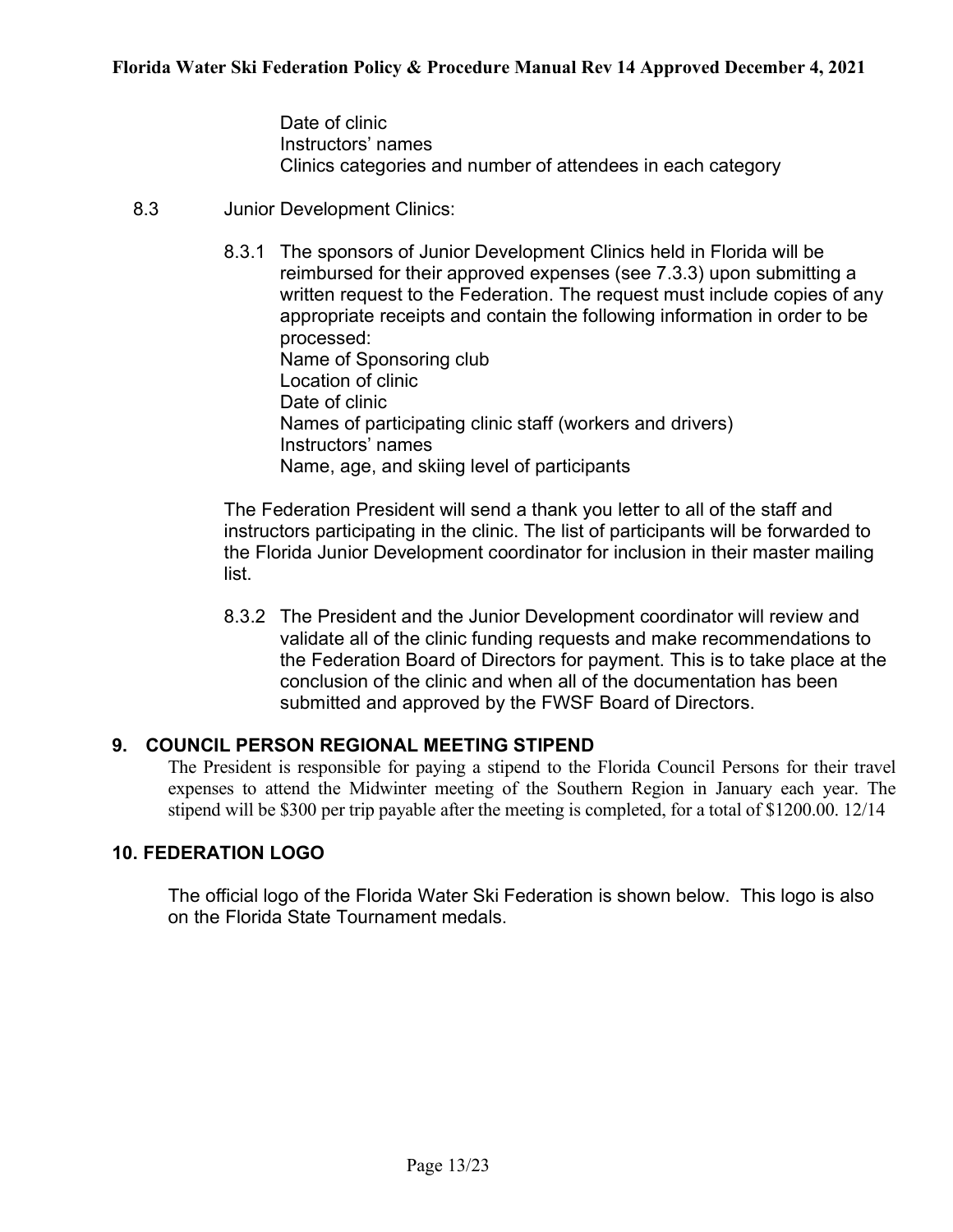

## 11. FLORIDA HALL OF FAME

The Hall of Fame was established in 2003 to recognize individuals who have made extraordinary contributions and excelled in the sport of 3 event water skiing in the State of Florida. The purpose of the Hall is to honor and perpetuate the names of the skiers, pioneers, industry leaders and officials whose accomplishments have made a major impact on organized 3 event water skiing in Florida. 12/14

Inductions will generally take place annually for those elected into the Hall of Fame. There is no requirement that candidates be retired from the sport or deceased to be considered for inclusion in the Hall of Fame. 12/14

## THE SELECTION PROCESS

As with any Hall of Fame selection process, it is recognized that every candidate will have different and unique resumes for consideration. The following criteria serve as guidelines only and are not intended to be all-inclusive.

## GENERAL ELIGIBILITY REQUIREMENTS

- 1. Must be a U.S. citizen.
- 2. Resident of the State of Florida for at least ten (10) years. Water skiing accomplishments must have occurred during this residency.
- 3. No member of the Hall of Fame Selection Committee is eligible during his term on the Committee.
- 4. Generally, a minimum age of 45 is required for all inductees. However, the Selection Committee may elect to waive this minimum requirement under extraordinary circumstances.

## **CATEGORIES**

There are three main categories: Pioneer, Competitor and Official. Candidates are to be submitted, noting one category as the major area for selection while background in other areas will be included as secondary.

## ELIGIBILITY FOR PIONEERS

This category is intended for people whose contributions to the sport are considered to be original. New methods or technical developments by innovators/inventors are examples.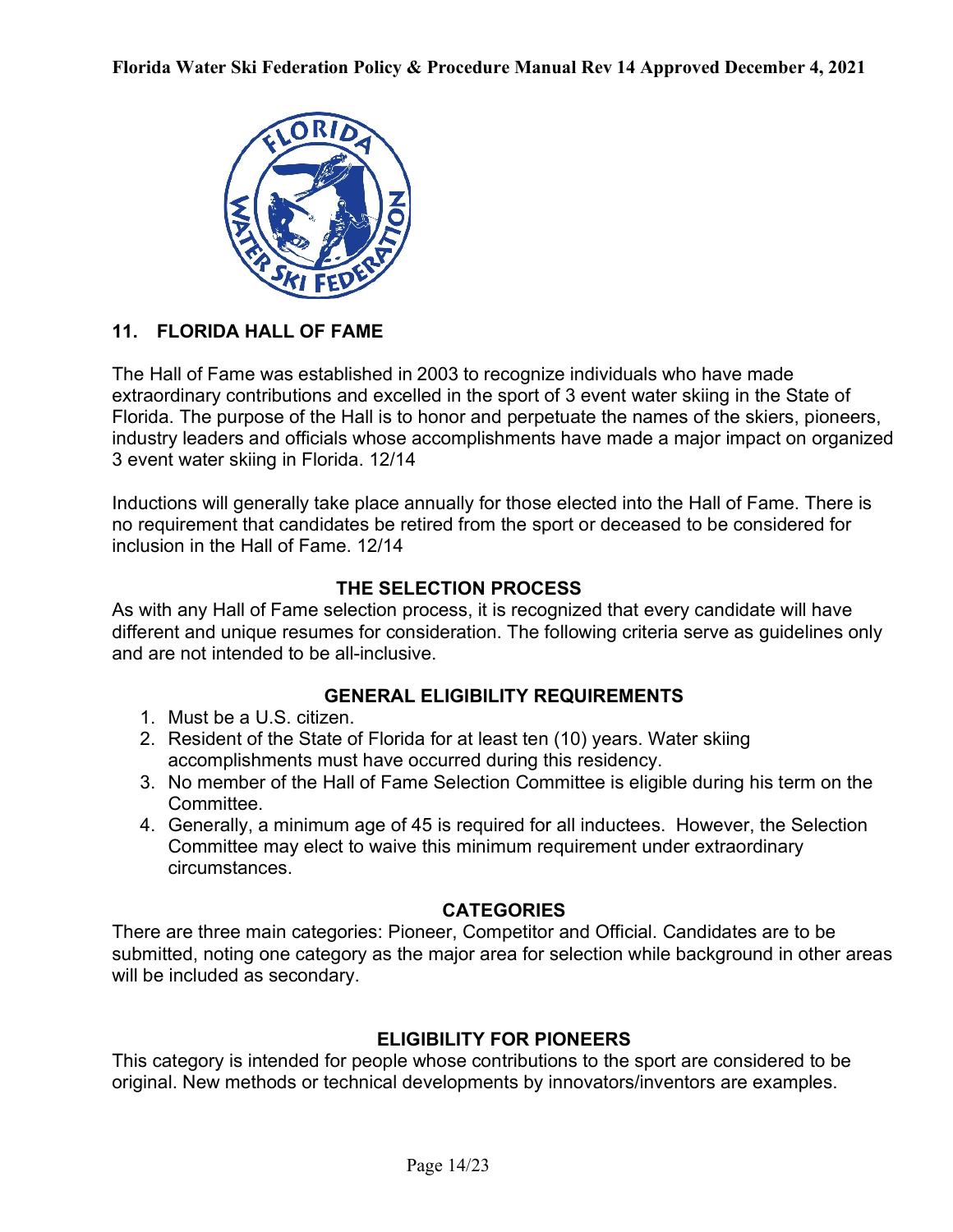Individuals whose qualifications relate to the introduction of a new or specific discipline should also be viewed under this category.

#### ELIGIBILITY FOR COMPETITIVE SKIERS

- 1. The skier must have competed in a U.S. National Tournament (or U.S. Open Tournament) at least 5 years.
- 2. The nominee may be a three, two or one event skier and may have competed in other Sports Disciplines. The primary consideration for induction into the Hall of Fame is competition in 3 event water skiing. 12/14
- 3. The Committee will consider the following factors in voting for competitive skiers:
	- A. Major factors:
		- 1. World, U.S. Open, National Records
		- 2. Florida State Records
		- 3. Sportsmanship and character
	- B. Minor factors:
		- 1. Competitive record in "ELR" tournaments Competitive record in Florida State Tournaments. 12/14
		- 2. Service as any type of official, administrator or promoter of the sport.
		- 3. Retirement from active competition is not a requirement.
		- 4. Must have been a member of the Florida Water Ski Federation during the competitive years, unless the competitive period was prior to the formation of the Florida Water Ski Federation in 1976.

## ELIGIBILITY FOR OFFICIALS

- 1. A candidate will be recognized for major contributions to the sport over a considerable number of years.
- 2. Primary consideration is given to contributions to the sport as a USA-WSWS rated official, AWSA Sport Discipline officer or National Board or Committee member.
- 3. Secondary consideration is given to contributions as Regional Councilman, Florida Federation officer, local club officer or chief official of a major tournament.
- 4. Additional consideration may be given to serving as tournament chairman of a major tournament, tournament announcer or water skiing writer or promoter.
- 5. Emphasis will be on an overall, cumulative contribution to the sport.
- 6. Generally, 15 years of service to the sport at a local, national or international level is a minimum requirement for consideration. Length of service alone is not to be a valid reason for consideration for selection into the Hall of Fame.
- 7. Retirement from active involvement in the sport is neither a requirement for nomination nor encouraged.
- 8. Posthumous awards are permitted.

## ELECTION PROCEDURE

1. Nominations for induction into the Hall of Fame may be made by any member in good standing of the Florida Water Ski Federation and must be submitted to the Hall of Fame Committee Chair prior to the deadline to be considered for induction. The Hall of Fame committee shall automatically include 3 event inductees (that are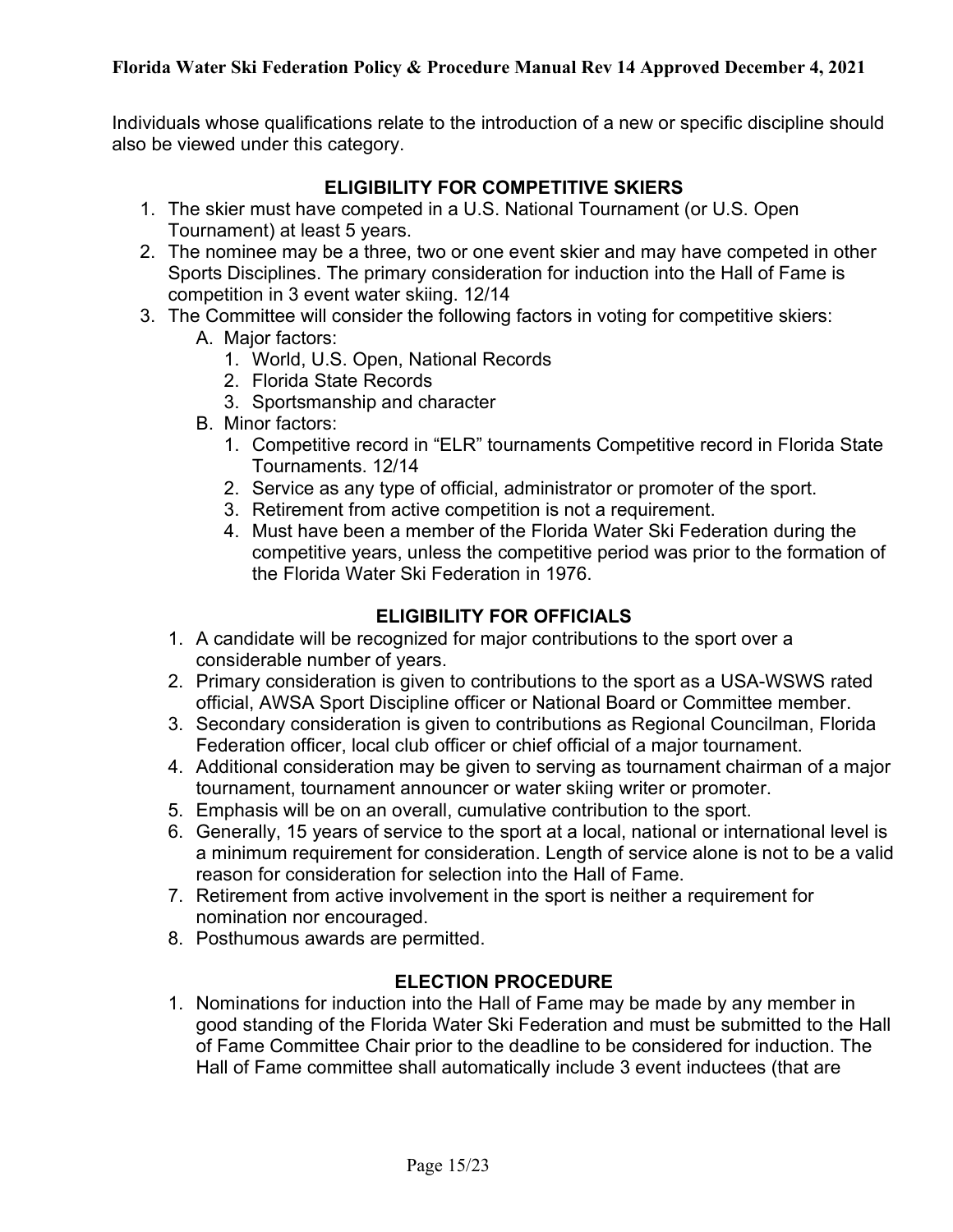FWSF members) into the USA-WWF Hall of Fame as additional inductees in the list of selected FWSF Hall of Fame inductees each year. 12/21

- 2. All nominations must be in writing using the official nomination form located on the FWSF website. 12/14
- 3. Written rationale and biographical information for any candidate must accompany each nomination. 12/14
- 4. Deadline for accepting nominations for the current year will be April 15.
- 5. Induction into the Hall of fame will occur at the Florida State Championship banquet unless otherwise determined by the Florida Water Ski Federation Board of Directors.
- 6. Appropriate research will be carried out by the Selection Committee to verify accomplishments.
- 7. The Selection Committee will vote by secret ballot on all nominees upon conclusion of appropriate research into each nominee's qualifications.
- 8. Election requires a 2/3-majority vote of the Selection Committee.
- 9. Induction from nominations will be limited to a maximum of two (2) inductees each year. If more than the maximum receives a 2/3-majority vote of the committee only the top scoring number will be elected as determined by secret ballot, using a forced ranking system whereby each committee member shall rank the nominees in descending order with the highest vote totals being inducted for that year.

## SELECTION COMMITTEE

- 1. The Selection Committee will be comprised of a maximum of nine (9) active voting members of the Florida Water Ski Federation.
- 2. Committee members will serve for a term of three (3) years.
- 3. Committee members shall be elected by the Florida Water Ski Federation membership at the annual Florida State Championships Summer Meeting.
- 4. Chairman of the Selection Committee will be appointed by the Florida Water Ski Federation President from the elected Committee members with approval of the Florida Water Ski Federation Board of Directors.
- 5. Committee membership will be staggered so that no more than three members shall be elected in any one-year. The first year, three sets of members shall be elected:
	- A. Three members for a period of three years.
	- B. Three members for a period of two years.
	- C. Three members for a period of one year.
- 6. Committee members must be current members of the Florida Water Ski Federation.
- 7. Committee members must be at least 30 years of age.

## FINANCIAL CONSIDERATIONS

- 1. The cost of the plaques each year will be paid for from the Federation Hall of Fame restricted funds. 07/05
- 2. Inductees shall receive a banquet ticket for themselves and one guest paid for by the Federation, 12/05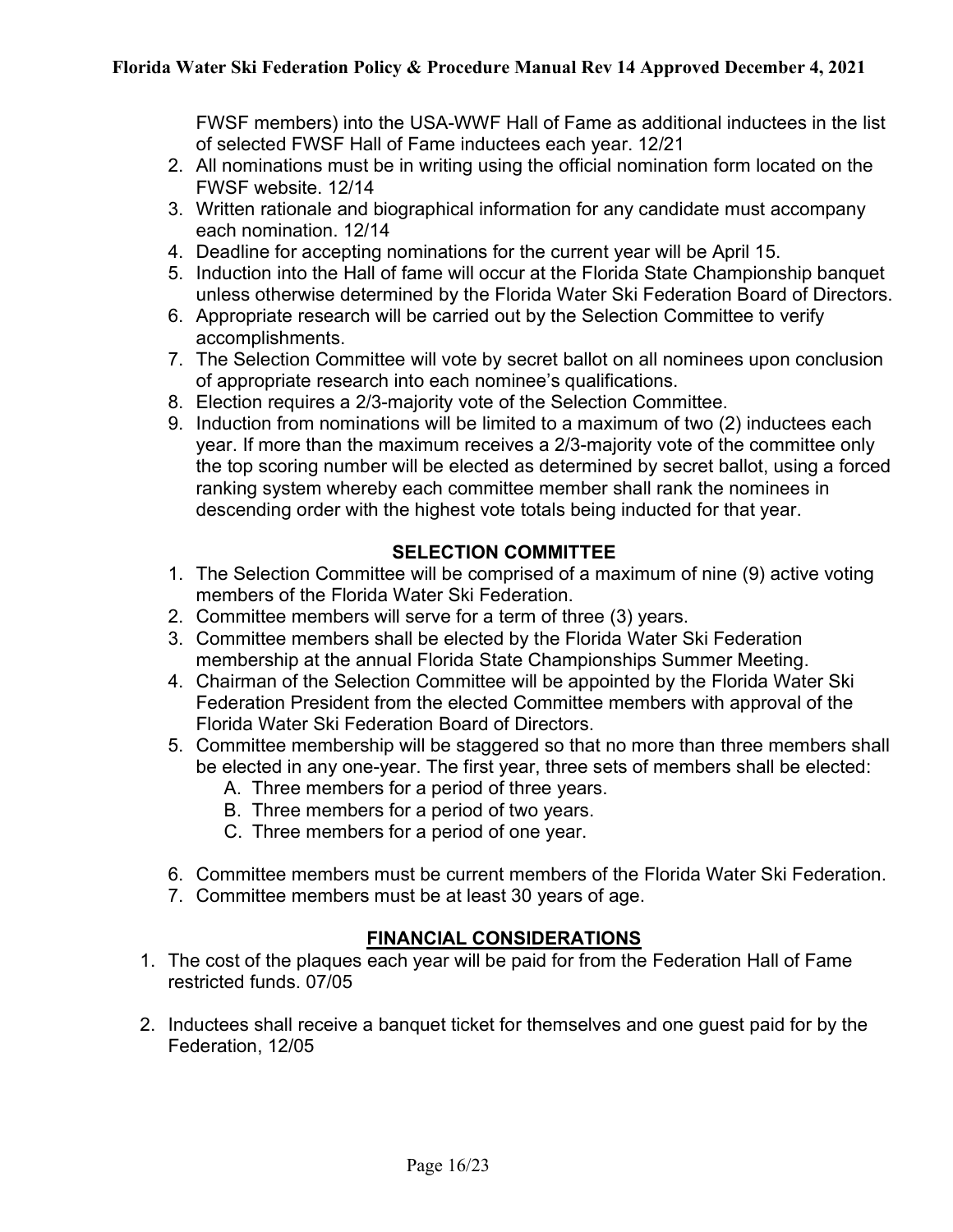The nomination form for the Florida Hall of Fame is in Appendix IV of this manual.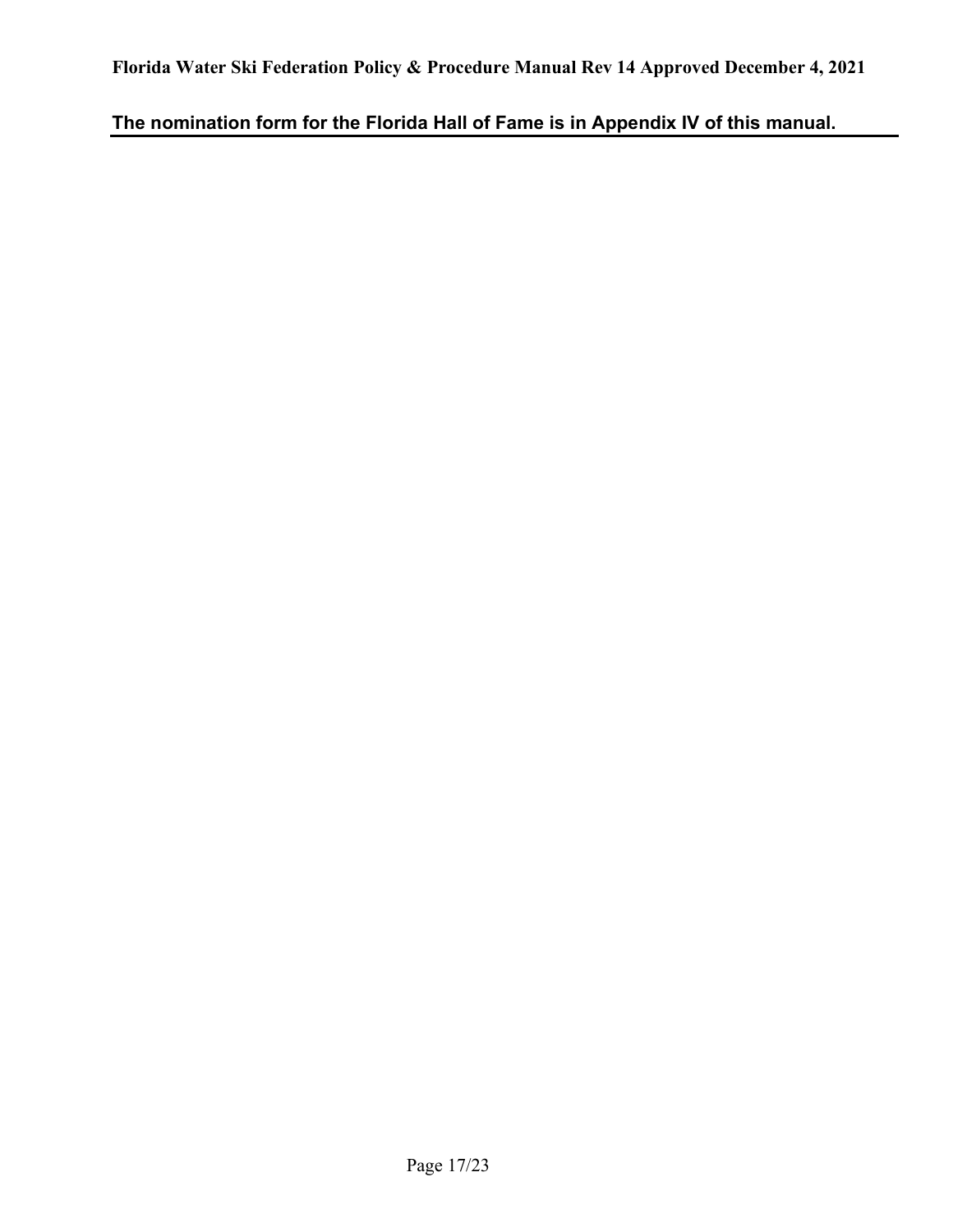#### APPENDIX I

## FLORIDA STATE TOURNAMENT BID FORM VER 2.20

| Name of Club:          | <u> 1980 - Jan James James James James James James James James James James James James James James James James J</u> |  |
|------------------------|----------------------------------------------------------------------------------------------------------------------|--|
| <b>Address:</b>        | <u> 1989 - John Stein, Amerikaansk politiker († 1989)</u>                                                            |  |
| <b>Contact Person:</b> | Phone $#$ :                                                                                                          |  |
| <b>E-Mail Address:</b> | Cell Phone #:                                                                                                        |  |

The above-named would like to host the Florida State Tournament for the year The Tournament Host agrees to the following specifications:

#### STANDARD FLORIDA STATE TOURNAMENT AGREEMENT:

- 1. Tournament type: : The Florida State Tournament is a one-round, 3 event, Record capability tournament, Class, E, L, R and will be held on a 2 (or more) lake site.
- 2. Banquet/Meeting: Banquet/Meeting: A Banquet and the Annual Meeting of the Federation will be held in conjunction with the tournament (typically Saturday night). Officials will receive a banquet ticket. Skier banquet tickets will be addressed below by Host.
- 3. Entry Requirement Entry Requirement: Boys and Girls 1 -5 and Men and Women 7 11 do not have a minimum ranking list requirement. Men and Women 5–6 must have a Level 5 ranking from the current AWSA Rankings list and all other divisions must have a Level 6 ranking from the current AWSA Rankings list. This shall be stated in the Southern Regional Guide. 2/20
- 4. Entry Form Requirement: The Florida State Entry Form will be used for this tournament and this will be stated in the Southern Regional Guide if the tournament sponsor is not using the AWSA Online Registration system. If the Online Registration system is being used, the standard entry form will be required for all manual entries. See Appendix II. 12/16
- 5. Skier Entries: Skier Entries: Florida residents shall be accepted first into this tournament. Out of state and foreign skiers can then be accepted to ski for ranking only, not to exceed the tournament entry limit. Any non-placing skiers will be identified on the running order with an "\*" by their name. Non-placing skiers will ski first in their division and will not be seeded; Florida resident skiers will follow in seeded order, using the most recent AWSA rankings list to seed them. 12/01
- 6. Towboats shall be open to all towboats qualified for the current year's Regionals.
- 7. Officials: Officials: The Federation Board of Directors will participate in ensuring a sufficient quantity of qualified officials for this Class E, L, R tournament. The Tournament Host will submit a list of officials to be approved by the Florida Federation Board of Directors, at least 30 days prior to the tournament date.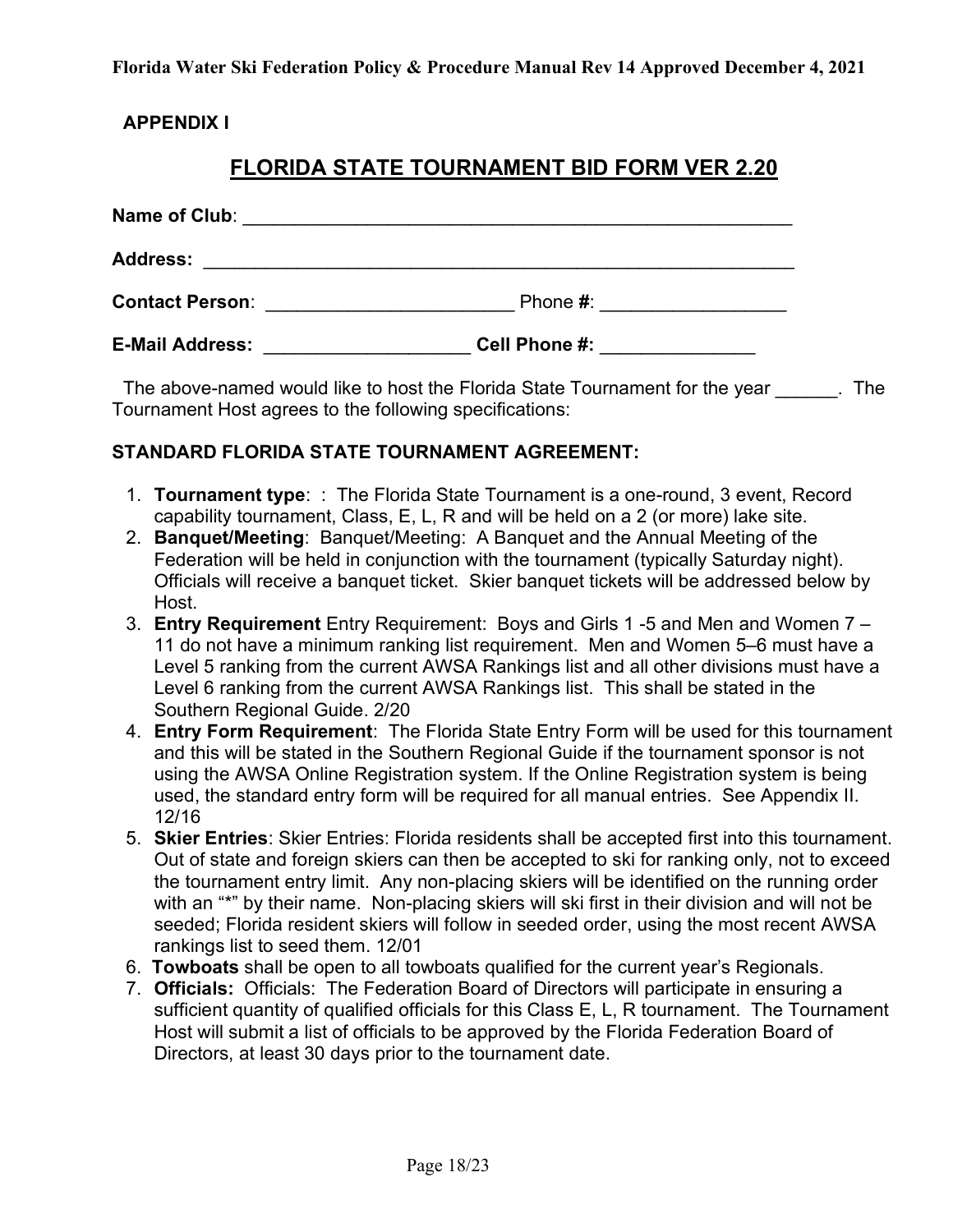8. Awards: Awards: The Florida Water Ski Federation (FWSF) shall provide an FWSF approved standard medal for the  $1<sup>st</sup>$ -5th event places for the Junior divisions. All other age divisions shall receive  $1<sup>st</sup> - 3<sup>rd</sup>$  event placement medals. 12/15

The FWSF shall provide Overall medals for 1<sup>st</sup>-3<sup>rd</sup> for Juniors and 1<sup>st</sup> place for all other age divisions. 12/15

If the tournament host chooses not to use the standard Overall medal from the FWSF, they shall be responsible for the cost of the Overall awards awarded as stipulated in (J).

- 9. Florida Federation Membership: Contestants and Officials in the Florida State Tournament must be a current member of the Florida Water Ski Federation. If not current, their membership will be collected at the time of registration and the list of who paid and the monies collected will be submitted to the President or Treasurer of the Federation. 12/06
- 10. T-shirts: It is suggested that T-shirts be provided to contestants and officials.

#### THE FEDERATION WILL BE RESPONSIBLE FOR:

- A. The FWSF will pay the USA-WSWS and AWSA Southern Region sanction fees. 12/17
- B. One-half the cost of t-shirts for officials and one-half the cost of the banquet for officials.
- C. The cost of the Banquet tickets for the Junior skiers attending the banquet will be paid for from the Junior Development fund, unless a benefactor takes care of the cost. 12/15
- D. The cost of the Banquet tickets for the Florida Hall of Fame Inductee/s and one guest.
- E. After the tournament, a statement will be submitted to the Federation and the tournament host will be reimbursed in a timely manner.

#### TOURNAMENT HOST INFORMATION:

- 1. Entry Fees:
	- a. Boys & Girls 1 & 2:
	- b. Other Divisions:
- 2. Awards/Medals:
	- a. Event awards: Provided by FWSF
	- b. Overall awards: Provided by FWSF or LOC special
- 3. Banquet & meeting:
	- a. Location:
	- b. Skier cost:
- 4. Host hotel: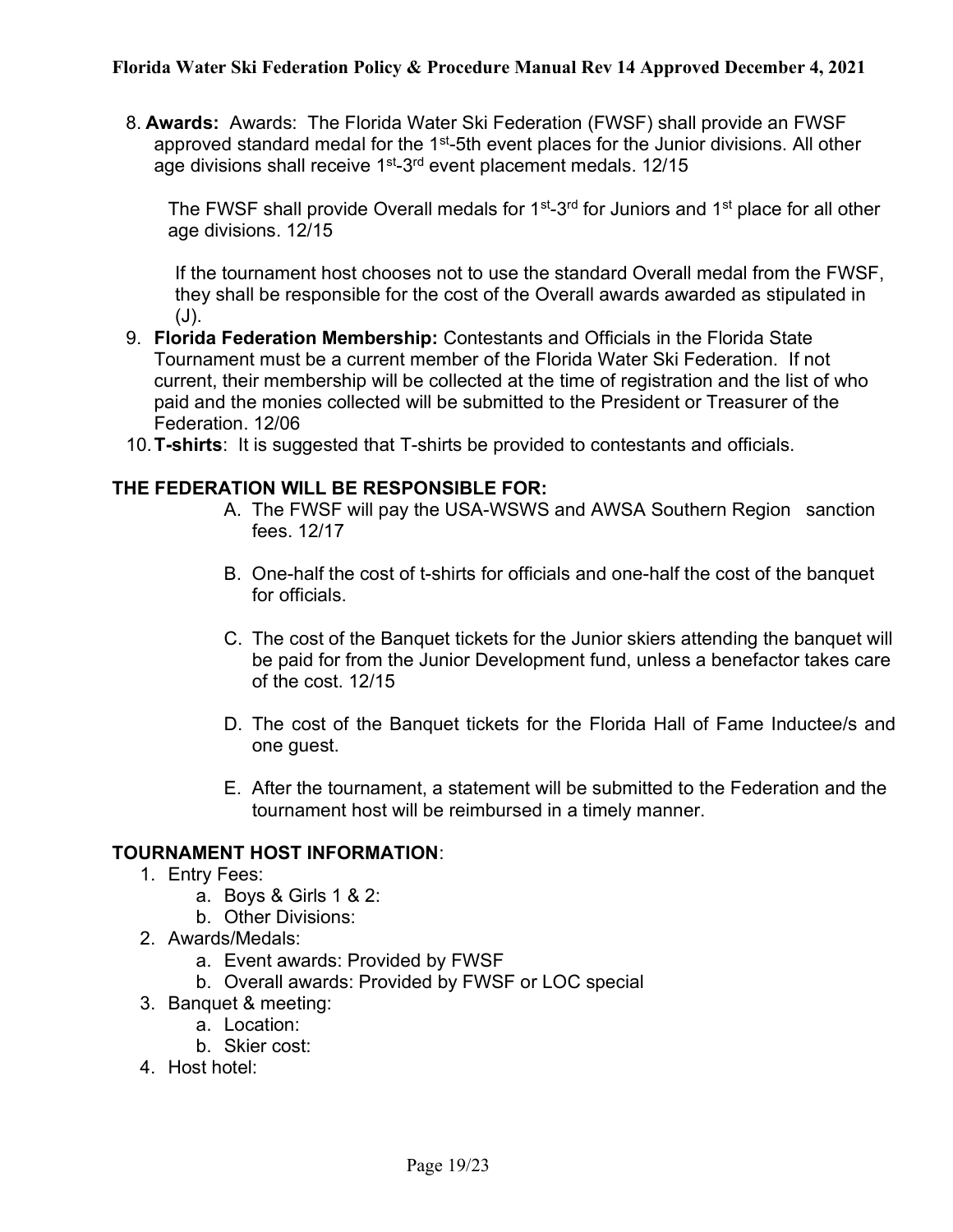5. Any exceptions being requested to the Standard Florida State Tournament Agreement:

| Signed:                |  |
|------------------------|--|
| <b>Tournament Host</b> |  |

Return the completed form to the FWSF President by November 1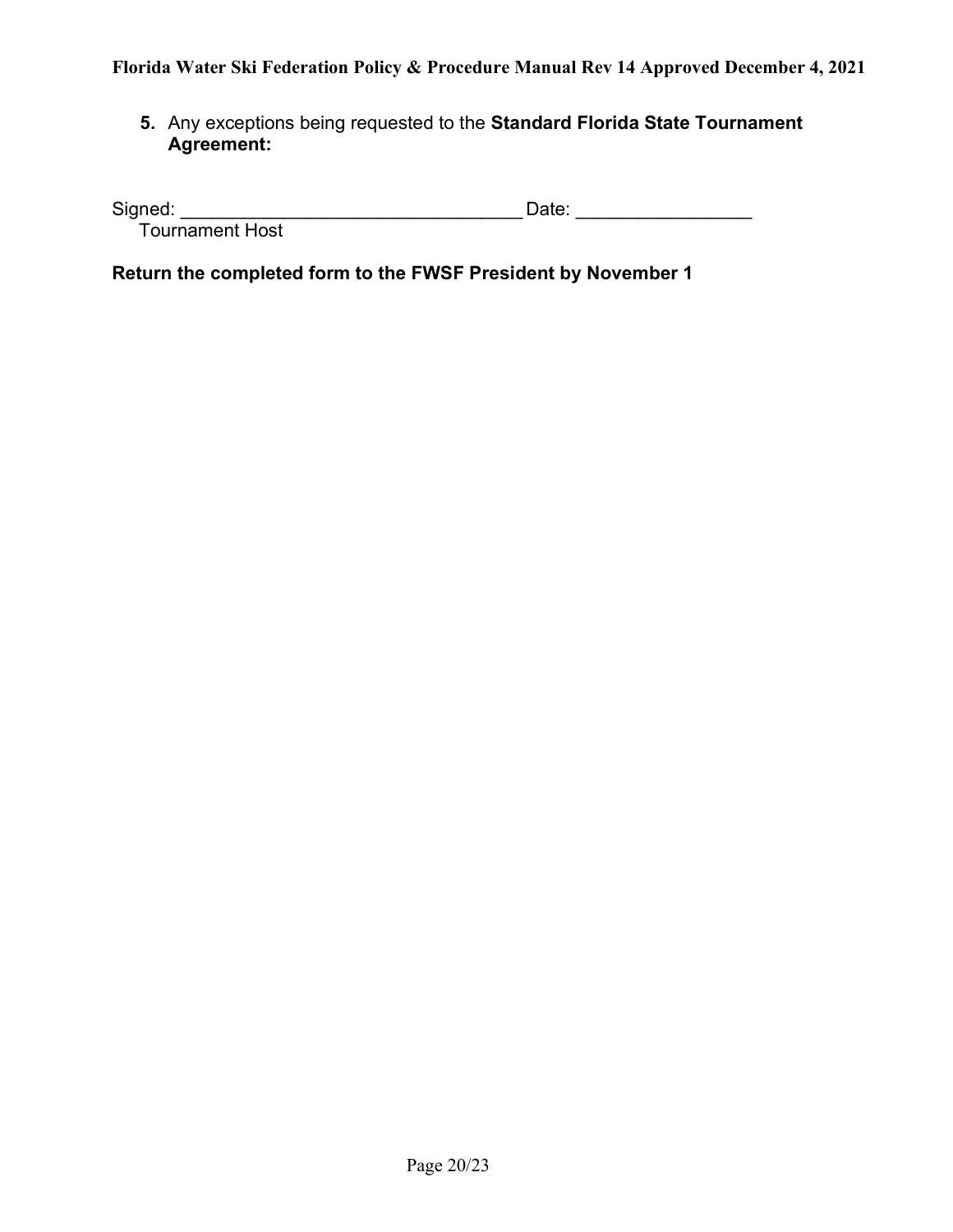| <b>APPENDIX II SAMPLE</b>                                                                                                                                                                                                      |                            |      |
|--------------------------------------------------------------------------------------------------------------------------------------------------------------------------------------------------------------------------------|----------------------------|------|
| <b>FLORIDA STATE CHAMPIONSHIPS ENTRY FORM</b>                                                                                                                                                                                  |                            |      |
| July XX & XX, 20XX (This form must be used for Florida State Entry)                                                                                                                                                            |                            |      |
| USA-WSWS Membership #: Next State Contract Contract Contract Contract Contract Contract Contract Contract Contract Contract Contract Contract Contract Contract Contract Contract Contract Contract Contract Contract Contract | Exp. Date:                 |      |
| <b>Contestant Name:</b>                                                                                                                                                                                                        | Date of Birth:             |      |
| Address:                                                                                                                                                                                                                       |                            | City |
|                                                                                                                                                                                                                                | State<br>Zip:              |      |
| Telephone #                                                                                                                                                                                                                    | T-Shirt Size:              |      |
| Email:                                                                                                                                                                                                                         | <b>Entry Fee Enclosed:</b> |      |

\*See the Southern Region Guide for entry fees and banquet information. To speed Registration, please also include a Skier Bio.

Florida Federation Membership (Required): PAY BY SEPARATE CHECK TO Florida Water Ski Federation (\$10.00 individual, \$20 family) OR: \_\_\_\_\_ 20XX Membership has been paid)

\* Entry Requirements: Entry Requirement: Boys and Girls 1-5 and Men and Women 7–11 do not have a minimum ranking list requirement. Men and Women 5–6 must have a Level 5 ranking from the current AWSA Rankings list and all other divisions must have a Level 6 ranking from the current AWSA Rankings list.

Check one of the following:

**THE TE AT AT A FILM** I am a Florida State resident and citizen of the United States.

I am not a Florida resident and/or U.S. citizen; including out-of-state students;

therefore, I am skiing for rankings only and not awards or FL State Record.

Trick, Boat Preference: \_\_\_\_\_\_\_\_\_\_\_\_\_\_\_\_\_\_\_ Jump, Ramp Height: \_\_\_\_\_\_\_\_

Check (X) Division and Events You Intend to Enter (See Official Rules and Tournament Announcement for entry qualifications)

|         | Age Division     | Slalom  | Trick | Jump | Age Division | Slalom | Trick | Jump |
|---------|------------------|---------|-------|------|--------------|--------|-------|------|
|         | Boys 1           |         |       |      | Girls 1      |        |       |      |
|         | Boys 2           |         |       |      | Girls 2      |        |       |      |
|         | Boys 3           |         |       |      | Girls 3      |        |       |      |
|         | Boys 4           |         |       |      | Girls 4      |        |       |      |
|         | Boys 5           |         |       |      | Girls 5      |        |       |      |
|         | Men 1            |         |       |      | Women 1      |        |       |      |
|         | Men 2            |         |       |      | Women 2      |        |       |      |
|         | Men 3            |         |       |      | Women 3      |        |       |      |
|         | Men 4            |         |       |      | Women 4      |        |       |      |
|         | Men <sub>5</sub> |         |       |      | Women 5      |        |       |      |
|         | Men 6            | Women 6 |       |      |              |        |       |      |
|         | Men 7            |         |       |      | Women 7      |        |       |      |
|         | Men 8            | Women 8 |       |      |              |        |       |      |
|         | Men 9            |         |       |      | Women 9      |        |       |      |
|         | Men 10           |         |       |      | Women 10     |        |       |      |
|         | Men 11           |         |       |      | Women 11     |        |       |      |
|         | Open Men         |         |       |      | Open Women   |        |       |      |
| ADULT – | Masters Men      |         |       |      | Master Women |        |       |      |

EVENT WAIVER MUST BE SIGNED TO COMPLETE REGISTRATION

#### SKIER BIO FORMS AND THE WAIVERS FORMS ARE ON THE FOLLOWING PAGES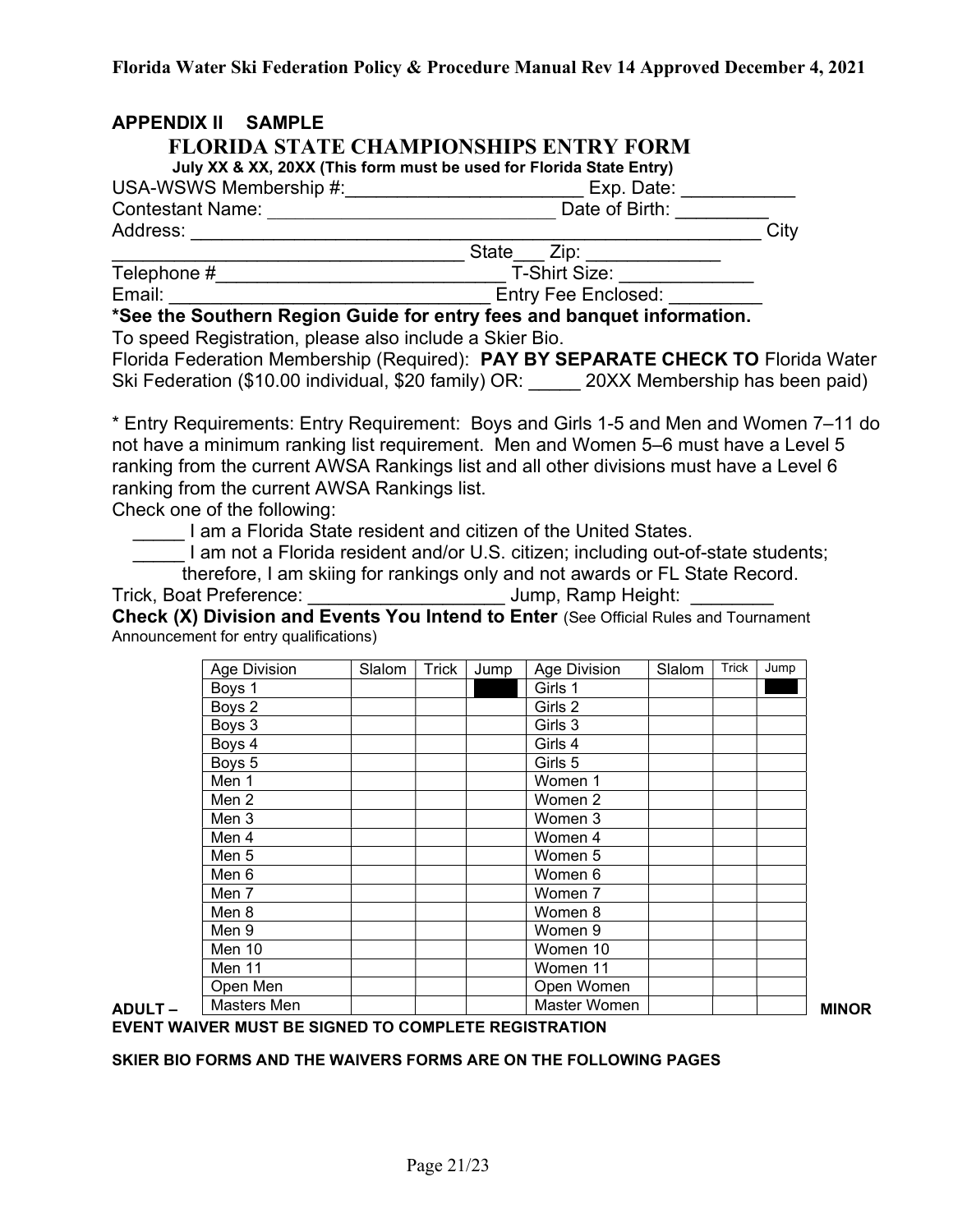## APPENDIX III

# FWSF Skier Biography PLEASE PRINT OR TYPE

| Name: ________                                                                                                                                                                         |  |  |
|----------------------------------------------------------------------------------------------------------------------------------------------------------------------------------------|--|--|
|                                                                                                                                                                                        |  |  |
|                                                                                                                                                                                        |  |  |
|                                                                                                                                                                                        |  |  |
|                                                                                                                                                                                        |  |  |
|                                                                                                                                                                                        |  |  |
| Events entered: Slalom Tricks Jumping                                                                                                                                                  |  |  |
| Current Ranking: Slalom ___Tricks___ Jumping___                                                                                                                                        |  |  |
| Height: ____ Weight ____ Birthdate: ____________<br>Skiing since age? ___ Competing since age? ___                                                                                     |  |  |
|                                                                                                                                                                                        |  |  |
|                                                                                                                                                                                        |  |  |
|                                                                                                                                                                                        |  |  |
|                                                                                                                                                                                        |  |  |
|                                                                                                                                                                                        |  |  |
| Events Entered:<br>Slalom Tricks Jumping Overall<br>Best Performances (in a sanctioned tournament):<br>Slalom______________Tricks______________Jumping____________Overall_____________ |  |  |
| State/Regional/National/World records or titles currently held: ________________                                                                                                       |  |  |
| USA Water Ski & Wake Sports & Wake Sports member since:                                                                                                                                |  |  |
|                                                                                                                                                                                        |  |  |
|                                                                                                                                                                                        |  |  |
|                                                                                                                                                                                        |  |  |
| Slalom:<br>___________________Trick: ______________________ Jump: ______________________                                                                                               |  |  |
| Other equipment:                                                                                                                                                                       |  |  |
| People you look up to or who have helped you: __________________________________                                                                                                       |  |  |
|                                                                                                                                                                                        |  |  |
|                                                                                                                                                                                        |  |  |